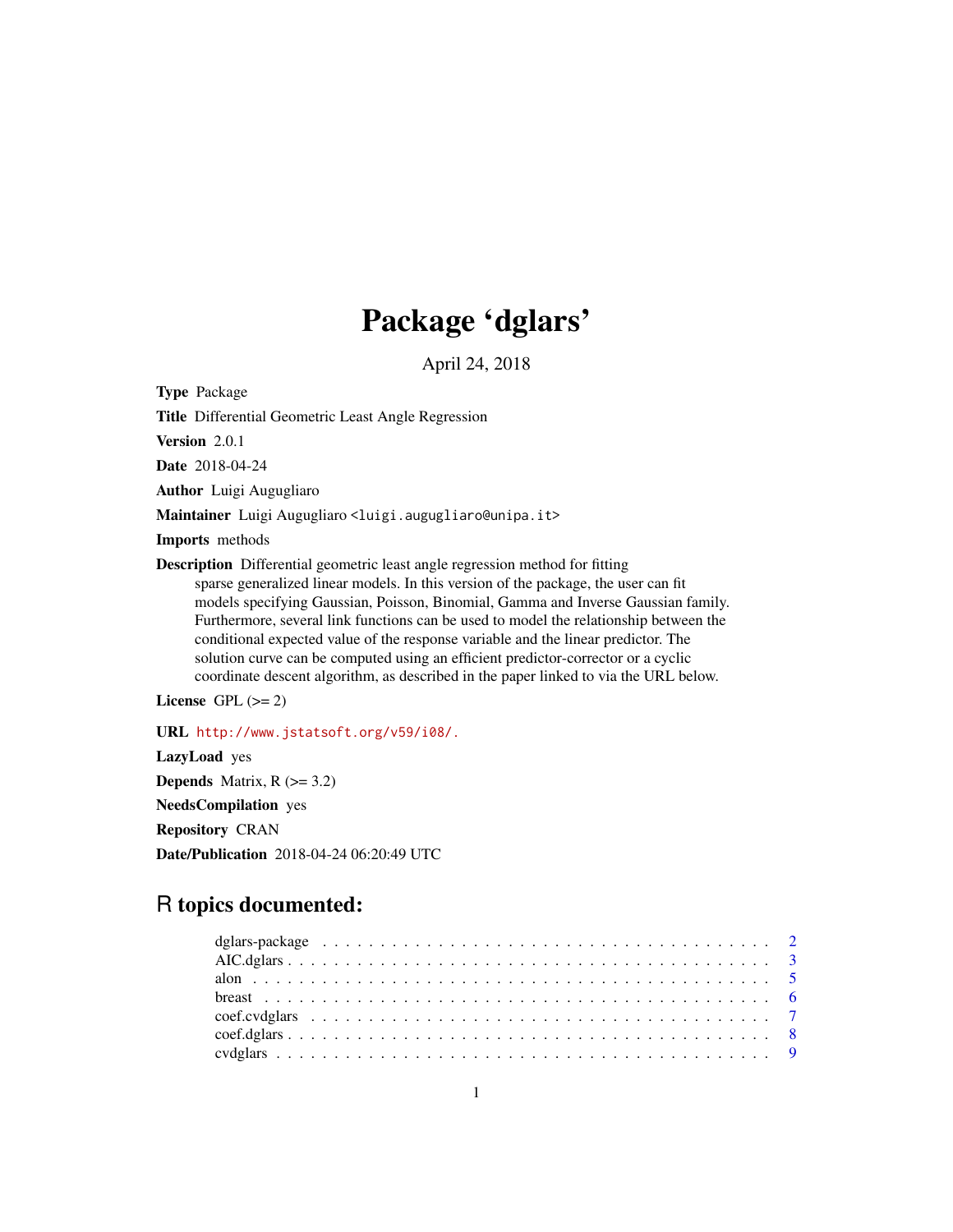# <span id="page-1-0"></span>2 dglars-package

| Index |  | 33 |
|-------|--|----|
|       |  |    |

dglars-package *Differential Geometric Least Angle Regression*

# Description

Differential geometric least angle regression method for fitting sparse generalized linear models. In this version of the package, the user can fit models specifying Gaussian, Poisson, Binomial, Gamma and Inverse Gaussian family. Furthermore, several link functions can be used to model the relationship between the conditional expected value of the response variable and the linear predictor. The solution curve can be computed using an efficient predictor-corrector or a cyclic coordinate descent algorithm, as described in the paper linked to via the URL below.

# Details

| Package: | dglars     |
|----------|------------|
| Type:    | Package    |
| Version: | 2.0.1      |
| Date:    | 2018-04-24 |
| License: | $GPL (=2)$ |

# Author(s)

Luigi Augugliaro Maintainer: Luigi Augugliaro <luigi.augugliaro@unipa.it>

# References

Augugliaro L., Mineo A.M. and Wit E.C. (2016) <DOI:10.1093/biomet/asw023> *A differentialgeometric approach to generalized linear models with grouped predictors*, Vol 103(3), 563-577. <http://biomet.oxfordjournals.org/content/103/3/563.abstract>.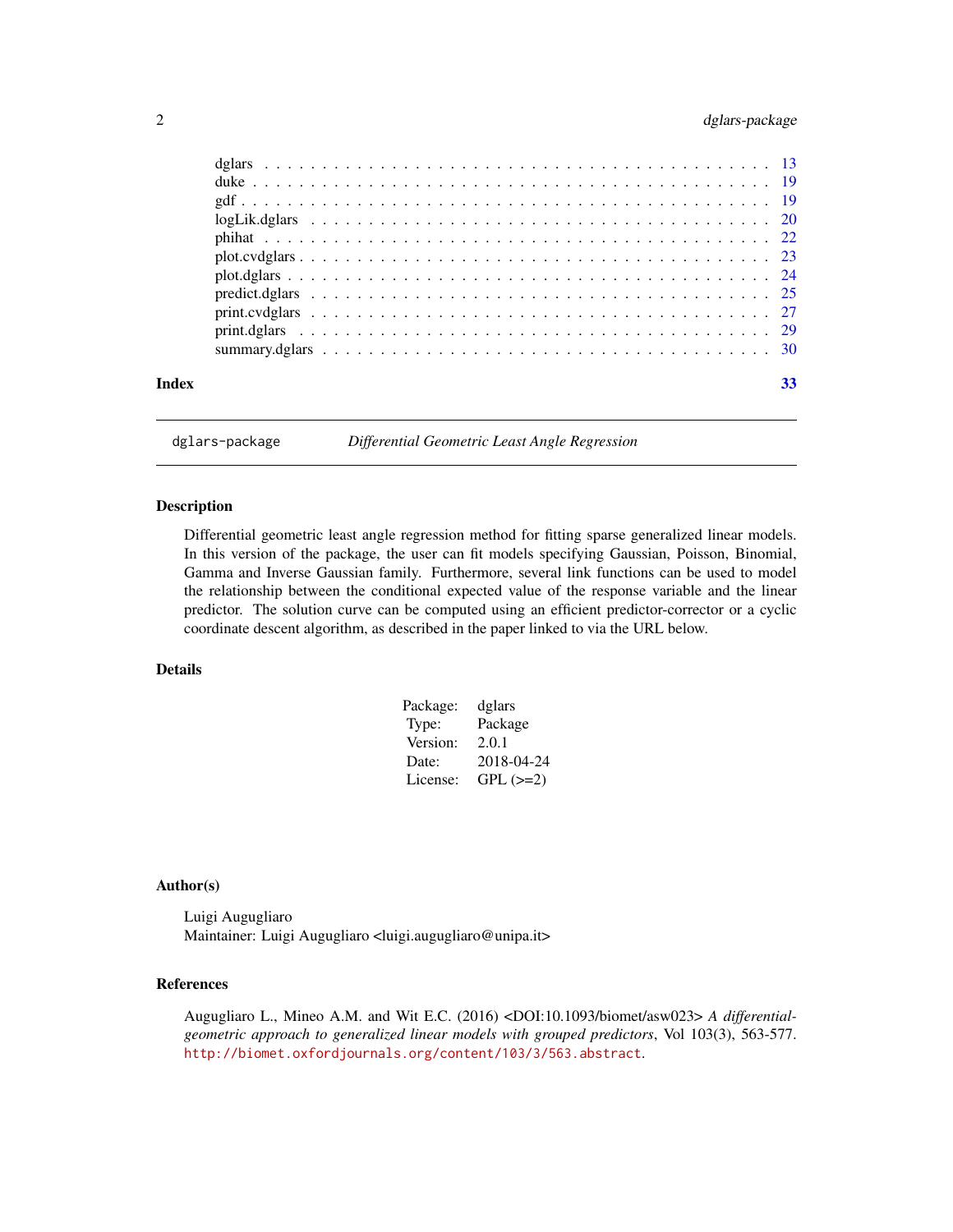<span id="page-2-0"></span>Augugliaro L., Mineo A.M. and Wit E.C. (2014) <DOI:10.18637/jss.v059.i08> *dglars: An R Package to Estimate Sparse Generalized Linear Models*, *Journal of Statistical Software*, Vol 59(8), 1-40. <http://www.jstatsoft.org/v59/i08/>.

Augugliaro L., Mineo A.M. and Wit E.C. (2013) <DOI:10.1111/rssb.12000> *dgLARS: a differential geometric approach to sparse generalized linear models*, *Journal of the Royal Statistical Society. Series B.*, Vol 75(3), 471-498.

Augugliaro L., Mineo A.M. and Wit E.C. (2012) *Differential geometric LARS via cyclic coordinate descent method*, in *Proceeding of COMPSTAT 2012*, pp. 67-79. Limassol, Cyprus.

Efron B., Hastie T., Johnstone I. and Tibshirani R. (2004) <DOI:10.1214/009053604000000067> *Least Angle Regression*, *The Annals of Statistics*, Vol. 32(2), 407-499.

Pazira H., Augugliaro L. and Wit E.C. (2017) *Extended differential-geometric LARS for highdimensional GLMs with general dispersion parameter*, *Statistics and Computing* (under review).

<span id="page-2-1"></span>AIC.dglars *Akaike's An Information Criterion*

#### <span id="page-2-2"></span>Description

AIC.dglars is used to compute the Akaike's 'An Information Criterion' for the sequence of models estimated by "dglars".

#### Usage

```
## S3 method for class 'dglars'
AIC(object, phi = c("pearson", "deviance", "mle"),
k = 2, complexity = c("df", "gdf"), ...)
```
## S3 method for class 'dglars' BIC(object, ...)

#### Arguments

| object     | a fitted dglars object.                                                                                                                                                                                                                                 |
|------------|---------------------------------------------------------------------------------------------------------------------------------------------------------------------------------------------------------------------------------------------------------|
| phi        | a description of the estimator of the dispersion parameter (see below for more<br>details).                                                                                                                                                             |
| k          | non negative value used to weight the complexity of the fitted dglars model (see<br>below for more details).                                                                                                                                            |
| complexity | argument used to specify the method to measure the complexity of a fitted dglars<br>model, i.e. the number of non-zero estimates (complexity = $"df")$ of the<br>generalized degrees-of-freedom (complexity = $"gdf"$ ); see below for more<br>details. |
| $\ddots$   | this is the argument by means of to pass codeg to the function $logLik.dglars$ .                                                                                                                                                                        |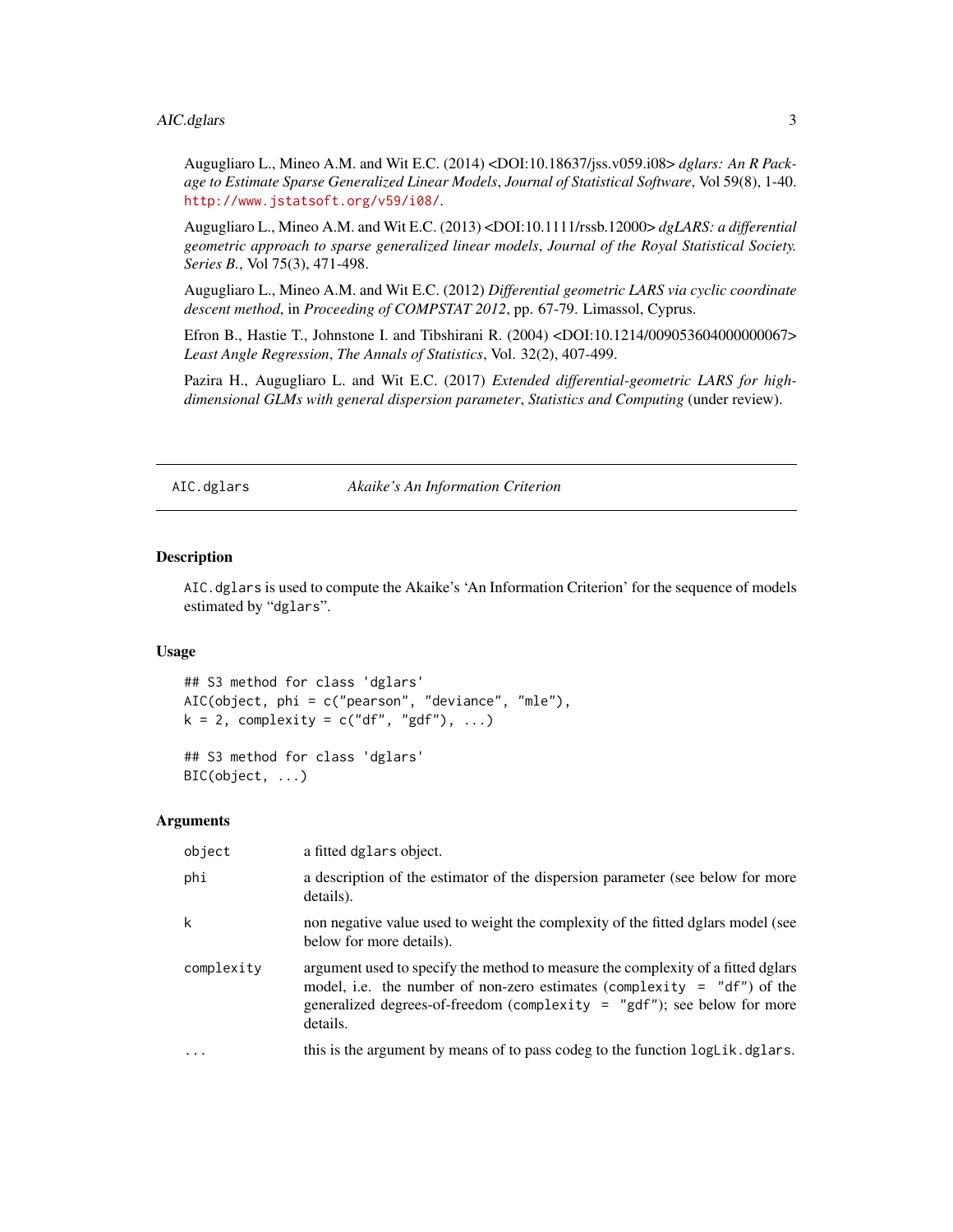# <span id="page-3-0"></span>Details

The values returned by AIC.dglars are computed according to the following formula of a generic measure of Goodness-of-Fit (GoF):

 $-2\log-1$ ikelihood + kcomp,

where "comp" represents the term used to measure the complexity of the fitted model, and  $k$  is the 'weight' of the complexity in the previous formula.

For binomial and Poisson family, the log-likelihood function is evaluated assuming that the dispersione parameter is known and equal to one while for the remaining families the dispersion parameter is estimated by the method specified by phi (see [phihat](#page-21-1) for more details).

According to the results given in Augugliaro et. al. (2013), the complexity of a model fitted by dglars method can be measured by the classical notion of 'Degrees-of-Freedom' (complexity = "df"), i.e., the number of non-zero estimated, or by the notion of 'Generalized Degrees-of-Freedom'  $(complexity = "gdf").$ 

By the previous formula, it is easy to see that the standard AIC-values are obtained setting  $k = 2$  and complexity = "df" (default values for the function  $AIC$ .dglars) while the so-called BIC-values (Schwarz's Bayesian criterion) are obtained setting  $k = \log(n)$ , where *n* denotes the sample size, and complexity = "df" (default values for the function BIC.dglars).

The optional argument g is used to specify the values of the tuning parameter; if not specified (default), the values of the measure of goodness-of-fit are computed for the sequence of models storage in object otherwise [predict.dglars](#page-24-1) is used to compute the estimate of the parameters needed to evaluate the log-likelihood function (see the example below).

# Value

AIC.dglars and BIC.dglars return a named list with class "gof\_dglars" and components:

| val        | the sequence of AIC/BIC-values;                                                                                                        |
|------------|----------------------------------------------------------------------------------------------------------------------------------------|
| g          | the sequence of $\gamma$ -values;                                                                                                      |
| loglik     | the sequence of log-likelihood values used to compute the AIC or BIC;                                                                  |
| k          | the non negative value used to weight the complexity of the fitted dglars model;                                                       |
| comp       | the measures of model complexity used to compute the measure of goodness-<br>of-fit. It is equal to npar when codecomplexity $=$ "df"; |
| npar       | the sequence of the number of non-zero estimates                                                                                       |
| phi        | the vector of penalized estimate of the dispersion parameter used to evaluate the<br>log-likelihood function;                          |
| complexity | character specifying the method to measure the complexity of a fitted dglars<br>model;                                                 |
| object     | the fitted dglars object;                                                                                                              |
| type       | character specifying the type of used measure-of-goodness of fit, i.e., AIC, BIC<br>or GoF.                                            |

In order to summarize the information about the AIC-valuse, a print method is available for an object with class "gof\_dglars".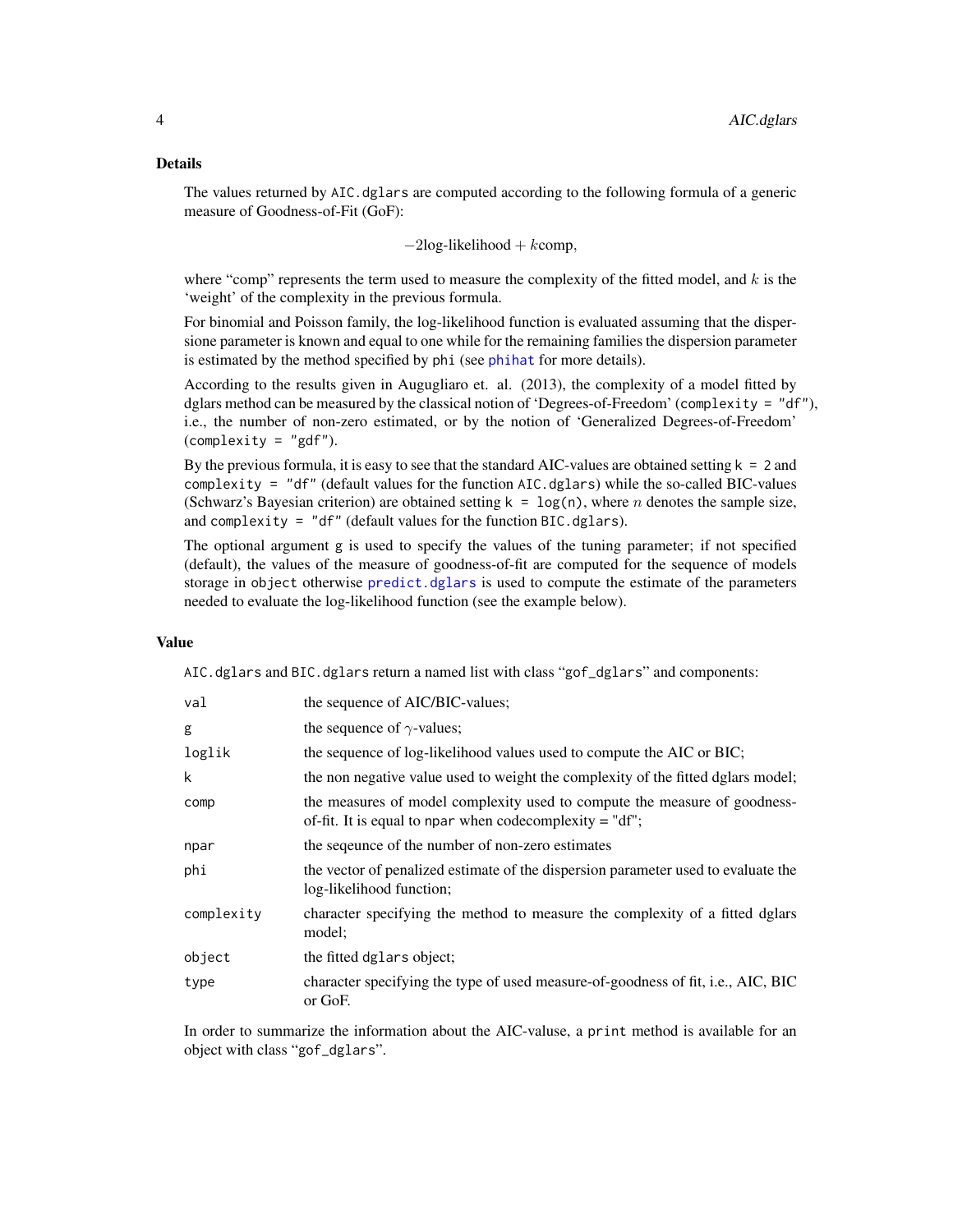#### <span id="page-4-0"></span> $\lambda$ alon 5

# Author(s)

Luigi Augugliaro Maintainer: Luigi Augugliaro <luigi.augugliaro@unipa.it>

# References

Augugliaro L., Mineo A.M. and Wit E.C. (2013) *dgLARS: a differential geometric approach to sparse generalized linear models*, *Journal of the Royal Statistical Society. Series B.*, Vol 75(3), 471-498.

Sakamoto, Y., Ishiguro, M., and Kitagawa G. (1986). *Akaike Information Criterion Statistics*. D. Reidel Publishing Company.

# See Also

[logLik.dglars](#page-19-1), [predict.dglars](#page-24-1), [dglars](#page-12-1) and [summary.dglars](#page-29-1).

#### Examples

```
#################################
# Poisson family
set.seed(123)
n < - 100p \le -5X <- matrix(abs(rnorm(n*p)),n,p)
eta <- 1 + X[, 1] + X[, 2]mu <- poisson()$linkinv(eta)
y <- rpois(n, mu)
out <- dglars(y ~ X, poisson)
out
AIC(out)
AIC(out, g = \text{seq}(2, 1, \text{ by } = -0.1))
AIC(out, complexity = "gdf")
AIC(out, k = log(n)) #BIC-values
BIC(out)
```
alon *Data from the microarray experiment done by Alon et al. (1999)*

#### Description

The data set contains the gene expression data origianlly analized in Alon et al. (1999). 62 samples (40 tumor samples, 22 normal samples) from colon-cancer patients were analyzed with an Affymetrix oligonucleotide Hum6000 array. The binary variable y is used to indicate a normal sample  $(y = 0)$  or a tumor sample  $(y = 1)$ .

Two thousand out of around 6500 genes were selected based on the confidence in the measured expression levels (for details refer to publication).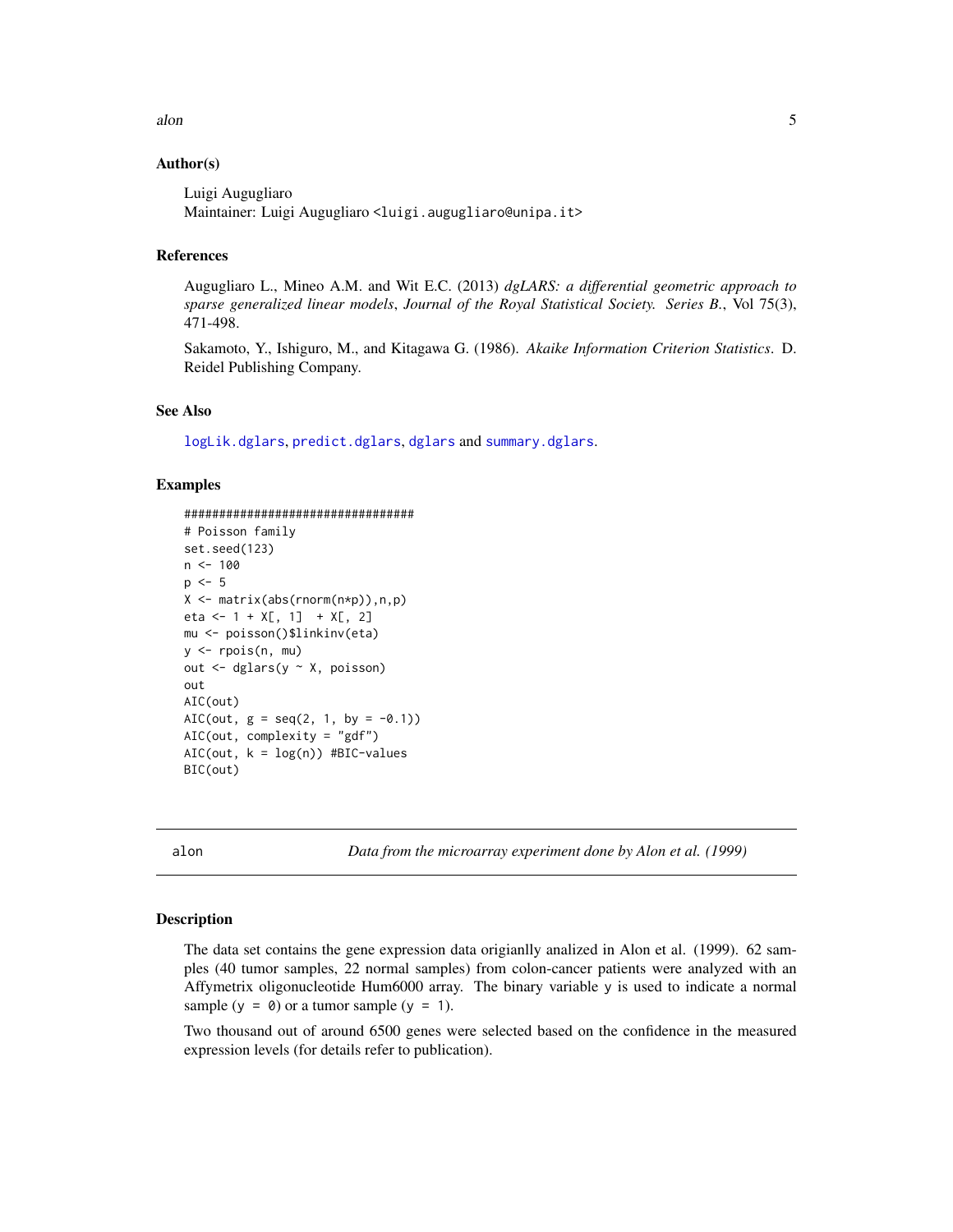#### <span id="page-5-0"></span>Usage

data(alon)

# References

Alon U., Barkai N., Notterman D.A., Gish K., Ybarra S., Mack D. and Levine A.J. (1999) *Broad patterns of gene expression revealed by clustering analysis of tumor and normal colon tissue probed by oligonucleotide arrays. Proc. Natl. Acad. Sci. USA* 96, 6745-6750

#### breast *Breast Cancer microarray experiment*

#### Description

This data set details microarray experiment for 52 breast cancer patients. The binary variable status is used to indicate whether or not the patient has died of breast cancer (status =  $0 =$ did not die of breast cancer, status =  $1 =$  died of breast cancer). The other variables contain the amplification or deletion of the considered genes.

Rather than measuring gene expression, this experiment aims to measure gene amplification or deletion, which refers to the number of copies of a particular DNA sequence within the genome. The aim of the experiment is to find out the key genomic factors involved in agressive and nonagressive forms of breast cancer.

The experiment was conducted by the Dr.\ John Bartlett and Dr.\ Caroline Witton in the Division of Cancer Sciences and Molecular Pathology of the University of Glasgow at the city's Royal Infirmary.

#### Usage

data(breast)

#### Source

Dr. John Bartlett and Dr. Caroline Witton, Division of Cancer Sciences and Molecular Pathology, University of Glasgow, Glasgow Royal Infirmary.

#### References

Augugliaro L., Mineo A.M. and Wit E.C. (2013) *dgLARS: a differential geometric approach to sparse generalized linear models*, *Journal of the Royal Statistical Society. Series B.*, Vol 75(3), 471-498.

Wit E.C. and McClure J. (2004) "Statistics for Microarrays: Design, Analysis and Inference" Chichester: Wiley.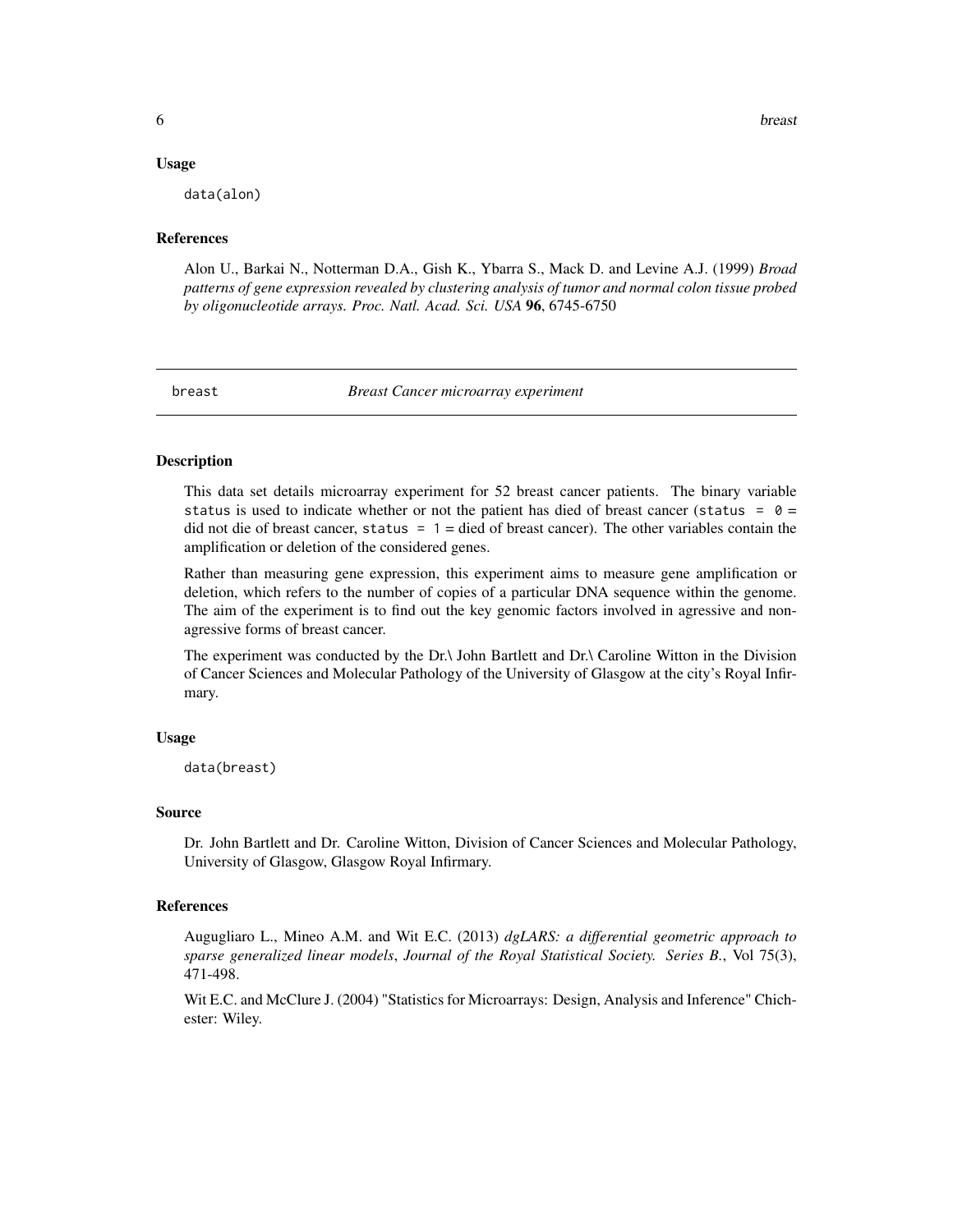<span id="page-6-1"></span><span id="page-6-0"></span>

#### Description

coef.cvdglars is used to extract the coefficients estimated by  $k$ -fold cross-validation deviance.

# Usage

```
## S3 method for class 'cvdglars'
coef(object, ...)
```
# Arguments

| object                  | fitted cydglars object                                                                           |
|-------------------------|--------------------------------------------------------------------------------------------------|
| $\cdot$ $\cdot$ $\cdot$ | additional argument used to ensure the compatibility with the generic method<br>function "coef". |

# Value

coef.cvdglars returns a named list with components beta, i.e., the estimate of the coefficient vector, and phi the estimate of the dispersion parameter.

#### Author(s)

Luigi Augugliaro Maintainer: Luigi Augugliaro <luigi.augugliaro@unipa.it>

# See Also

[cvdglars](#page-8-1) function.

#### Examples

```
###########################
# Logistic regression model
set.seed(123)
n <- 100
p <- 10
X \leftarrow matrix(rnorm(n * p), n, p)b \le -1:2eta <- b[1] + X[,1] * b[2]
mu <- binomial()$linkinv(eta)
y \leftarrow rbinom(n, 1, mu)fit <- cvdglars.fit(X, y, family = binomial)
coef(fit)
```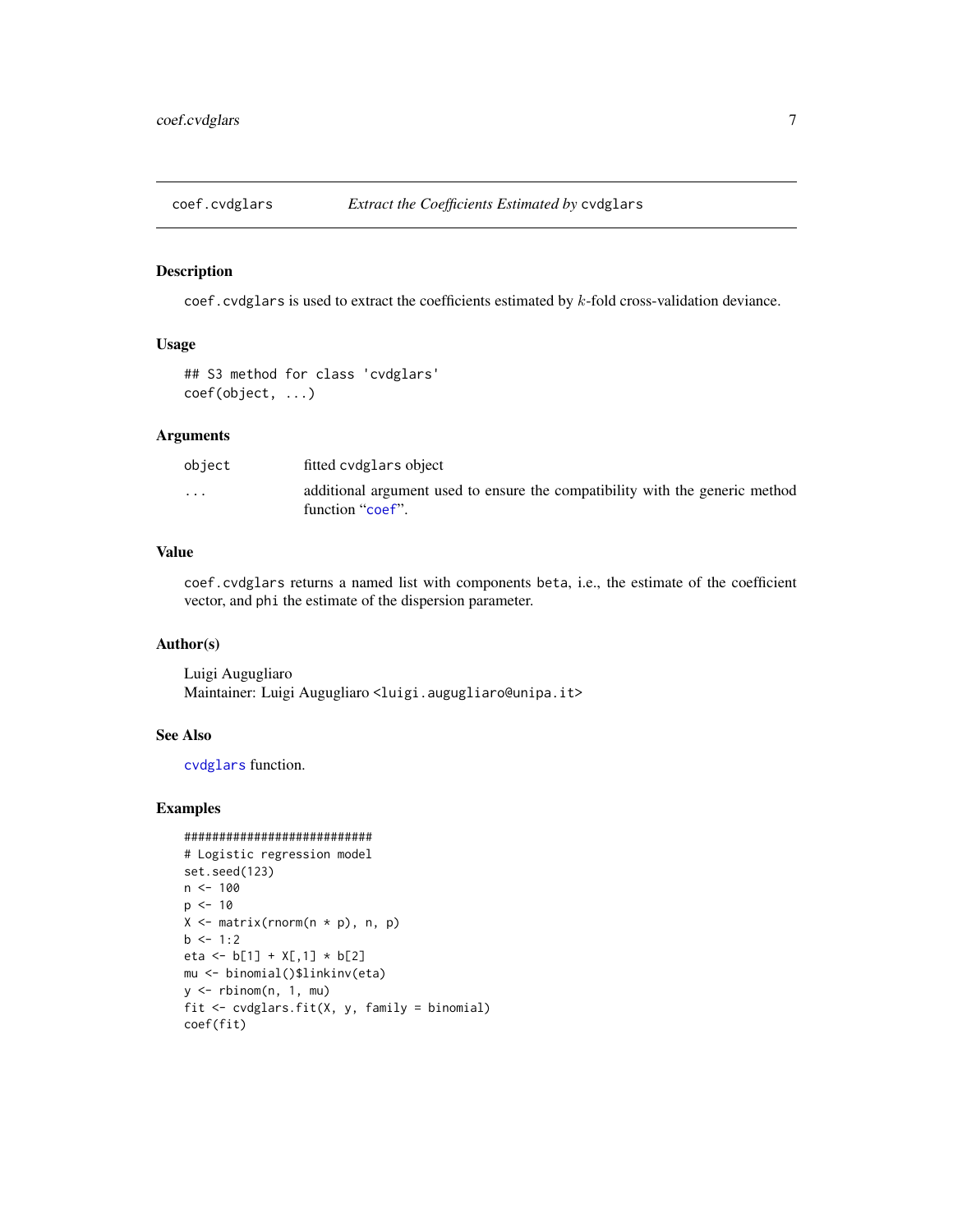<span id="page-7-1"></span><span id="page-7-0"></span>

#### Description

coef.dglars is used to extract the coefficient path computed by dgLARS method.

# Usage

```
## S3 method for class 'dglars'
coef(object, type = c("pearson", "deviance", "mle"),
...)
```
#### Arguments

| object   | fitted dglars object.                                                                     |
|----------|-------------------------------------------------------------------------------------------|
| type     | a description of the estimator used for the dispersion parameter.                         |
| $\cdots$ | this is the argument by means of to pass the argument g to predict. dglars and<br>phihat. |

# Details

coef.dglars is a wrapper function calling "[predict.dglars](#page-24-1)" and "[phihat](#page-21-1)". By default, this function returns the sequence of the penalized coefficients and the sequence of the penalized estimate of the dispersion parameter  $\phi$ ; by using the argument "...", the user can obtain the prediction of the estimates for any value of the tuning parameter (see the example below).

# Value

coef.dglars returns a named list with component:

| beta | the sequence of the penalized estimates of the regression coefficients; |
|------|-------------------------------------------------------------------------|
| phi  | the penalized estimates of the dispersion parameter;                    |
| g    | the vector of the values of the tuning parameter.                       |

# Author(s)

Luigi Augugliaro Maintainer: Luigi Augugliaro <luigi.augugliaro@unipa.it>

# See Also

[predict.dglars](#page-24-1) and [phihat](#page-21-1).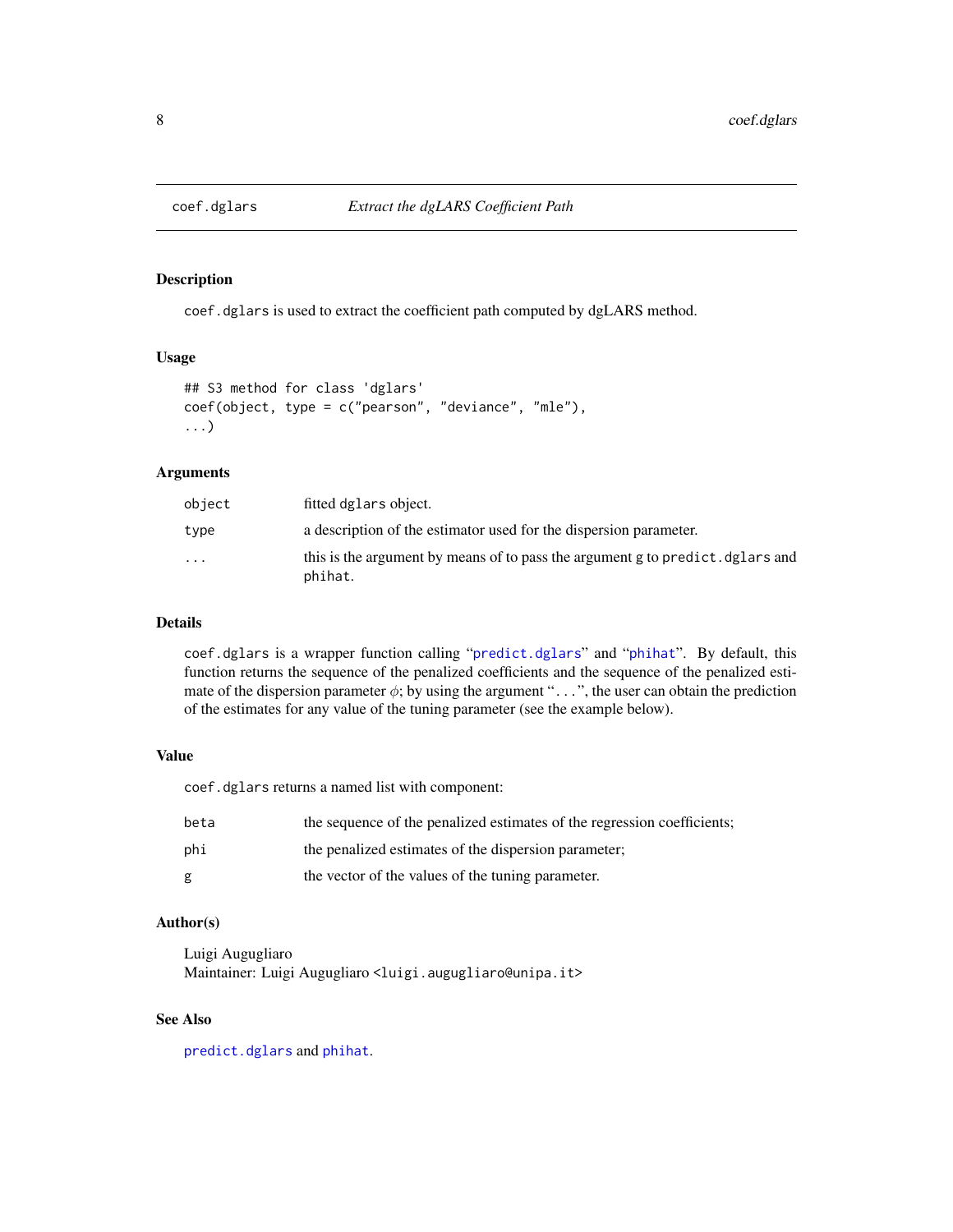#### <span id="page-8-0"></span>cvdglars **9**

#### Examples

```
###########################
# Logistic regression model
set.seed(123)
n < -100p \le -10X \leftarrow matrix(rnorm(n * p), n, p)b \le -1:2eta <- b[1] + X[, 1] * b[2]mu <- binomial()$linkinv(eta)
y \le - rbinom(n, 1, mu)fit \leq dglars(y \sim X, family = binomial)
coef(fit)
coef(fit, g = seq(4, 0.5, length = 10))
```
# ###########################

```
# Gamma family
n < -100p \le -10X \leftarrow matrix(abs(rnorm(n * p)), n, p)b \le -1:2eta <- b[1] + X[, 1] * b[2]
mu <- drop(Gamma()$linkinv(eta))
shape <-0.5phi <-1 / shape
y \leq - \text{rgamma}(n, \text{scale} = mu / \text{shape}, \text{shape} = \text{shape})fit <- dglars(y ~ X, Gamma("log"))
coef(fit, type = "pearson")
coef(fit, type = "deviance")
coef(fit, type = "mle")
```
<span id="page-8-1"></span>cvdglars *Cross-Validation Method for dgLARS*

# Description

Uses the k-fold cross-validation deviance to estimate the solution point of the dgLARS solution curve.

# Usage

```
cvdglars(formula, family = gaussian, g, unpenalized,
b_wght, data, subset, contrast = NULL, control = list()cvdglars.fit(X, y, family = gaussian, g, unpenalized,
b_wght, control = list())
```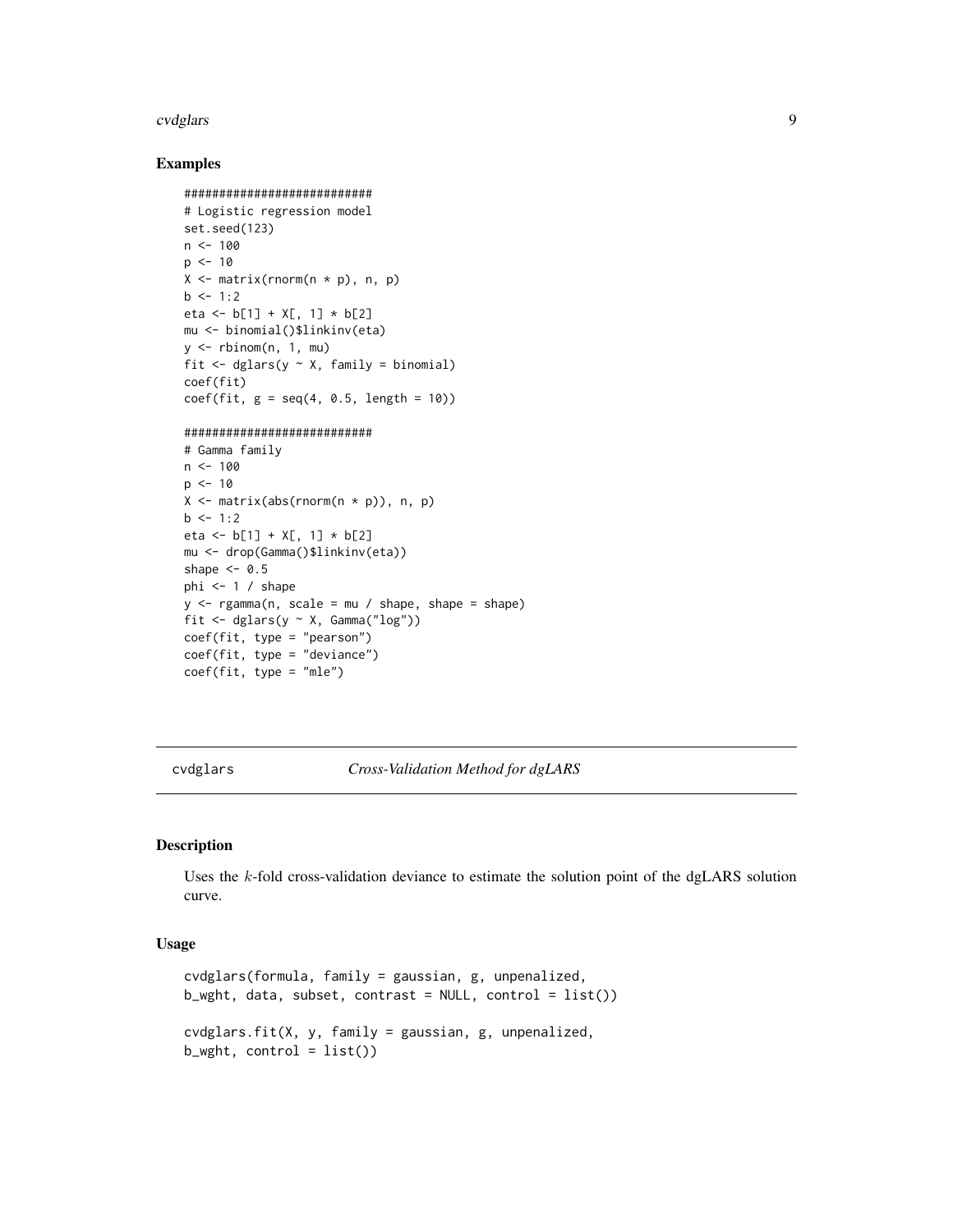# <span id="page-9-0"></span>Arguments

| formula     | an object of class "formula": a symbolic description of the model to be fitted.<br>When the binomial family is used, the responce can be a vector with entries 0/1<br>(failure/success) or, alternatively, a matrix where the first column is the number<br>of "successes" and the second column is the number of "failures". |
|-------------|-------------------------------------------------------------------------------------------------------------------------------------------------------------------------------------------------------------------------------------------------------------------------------------------------------------------------------|
| family      | a description of the error distribution and link function used to specify the model.<br>This can be a character string naming a family function or the result of a call to<br>a family function (see family for details). By default the gaussian family with<br>identity link function is used.                              |
| g           | argument available only for ccd algorithm. When the ccd algorithm is used to<br>fit the dgLARS model, this argument can be used to specify the values of the<br>tuning parameter.                                                                                                                                             |
| unpenalized | a vector used to specify the unpenalized estimators; unpenalized can be a vec-<br>tor of integers or characters specifying the names of the predictors with unpe-<br>nalized estimators.                                                                                                                                      |
| b_wght      | a vector, with length equal to the number of columns of the matrix X, used to<br>compute the weights used in the adaptive dgLARS method. b_wght is used to<br>specify the initial estimates of the parameter vector.                                                                                                          |
| data        | an optional data frame, list or environment (or object coercible by 'as.data.frame'<br>to a data frame) containing the variables in the model. If not found in 'data', the<br>variables are taken from 'environment(formula)'.                                                                                                |
| subset      | an optional vector specifying a subset of observations to be used in the fitting<br>process.                                                                                                                                                                                                                                  |
| contrast    | an optional list. See the 'contrasts.arg' of 'model.matrix.default'.                                                                                                                                                                                                                                                          |
| control     | a list of control parameters. See 'Details'.                                                                                                                                                                                                                                                                                  |
| Χ           | design matrix of dimension $n \times p$ .                                                                                                                                                                                                                                                                                     |
| у           | response vector. When the binomial family is used, this argument can be a<br>vector with entries 0 (failure) or 1 (success). Alternatively, the response can be<br>a matrix where the first column is the number of "successes" and the second<br>column is the number of "failures".                                         |

# Details

cvdglars function runs dglars nfold+1 times. The deviance is stored, and the average and its standard deviation over the folds are computed.

cvdglars.fit is the workhorse function: it is more efficient when the design matrix have already been calculated. For this reason we suggest to use this function when the dgLARS method is applied in a high-dimensional setting, i.e. when p>n.

The control argument is a list that can supply any of the following components:

algorithm: a string specifying the algorithm used to compute the solution curve. The predictorcorrector algorithm is used when algorithm = ''pc'' (default), while the cyclic coordinate d escent method is used setting algorithm = ''ccd'';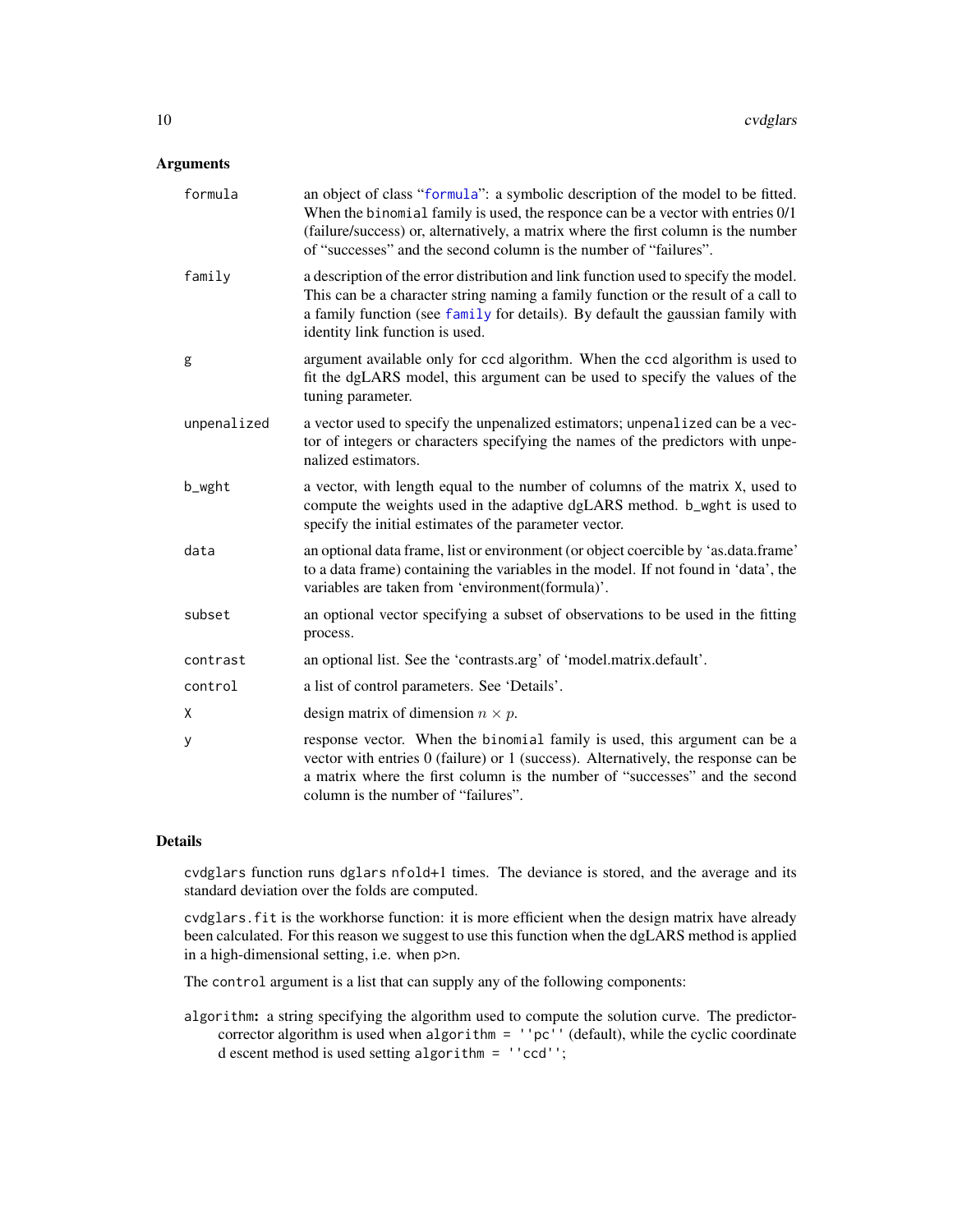- method: a string by means of to specify the kind of solution curve. If method = ''dgLASSO'' (default) the algorithm computes the solution curve defined by the differential geometric generalization of the LASSO estimator; otherwise, if method = 'dgLARS'', the differential geometric generalization of the least angle regression method is used;
- nfold: a non negative integer used to specify the number of folds. Although nfolds can be as large as the sample size (leave-one-out CV), it is not recommended for large datasets. Default is  $nfold = 10$ ;
- foldid a *n*-dimensional vector of integers, between 1 and *n*, used to define the folds for the crossvalidation. By default foldid is randomly generated;
- ng: number of values of the tuning parameter used to compute the cross-validation deviance. Default is  $ng = 100$ ;
- nv: control parameter for the pc algorithm. An integer value belonging to the interval  $[1; min(n, p)]$ (default is  $nv = min(n-1, p)$ ) used to specify the maximum number of variables included in the final model;
- np: control parameter for the pc/ccd algorithm. A non negative integer used to define the maximum number of points of the solution curve. For the predictor-corrector algorithm np is set to  $50 \cdot min(n - 1, p)$  (default), while for the cyclic coordinate descent method is set to 100 (default), i.e. the number of values of the tuning parameter  $\gamma$ ;
- g0: control parameter for the pc/ccd algorithm. Set the smallest value for the tuning parameter  $\gamma$ . Default is  $g0 = i \text{felse}(p \le n, 1.0e-06, 0.05);$
- dg\_max: control parameter for the pc algorithm. A non negative value used to specify the maximum length of the step size. Setting  $dg_{max} = 0$  (default) the predictor-corrector algorithm uses the optimal step size (see Augugliaro et al. (2013) for more details) to approximate the value of the tuning parameter corresponding to the inclusion/exclusion of a variable from the model;
- nNR: control parameter for the pc algorithm. A non negative integer used to specify the maximum number of iterations of the Newton-Raphson algorithm used in the corrector step. Default is  $nNR = 200$ ;
- NReps: control parameter for the pc algorithm. A non negative value used to define the convergence criterion of the Newton-Raphson algorithm. Default is NReps = 1.0e-06;
- ncrct: control parameter for the pc algorithm. When the Newton-Raphson algorithm does not converge, the step size  $(d\gamma)$  is reduced by  $d\gamma = cf \cdot d\gamma$  and the corrector step is repeated. ncrct is a non negative integer used to specify the maximum number of trials for the corrector step. Default is ncrct = 50;
- cf: control parameter for the pc algorithm. The contractor factor is a real value belonging to the interval [0, 1] used to reduce the step size as previously described. Default is  $cf = 0.5$ ;
- nccd: control parameter for the ccd algorithm. A non negative integer used to specify the maximum number for steps of the cyclic coordinate descent algorithm. Default is 1.0e+05.
- eps control parameter for the pc/ccd algorithm. The meaning of this parameter is related to the algorithm used to estimate the solution curve:
	- i. if algorithm = ''pc'' then eps is used
		- a. to identify a variable that will be included in the active set (absolute value of the corresponding Rao's score test statistic belongs to  $[\gamma - \text{eps}, \gamma + \text{eps}]$ ;
		- b. to establish if the corrector step must be repeated;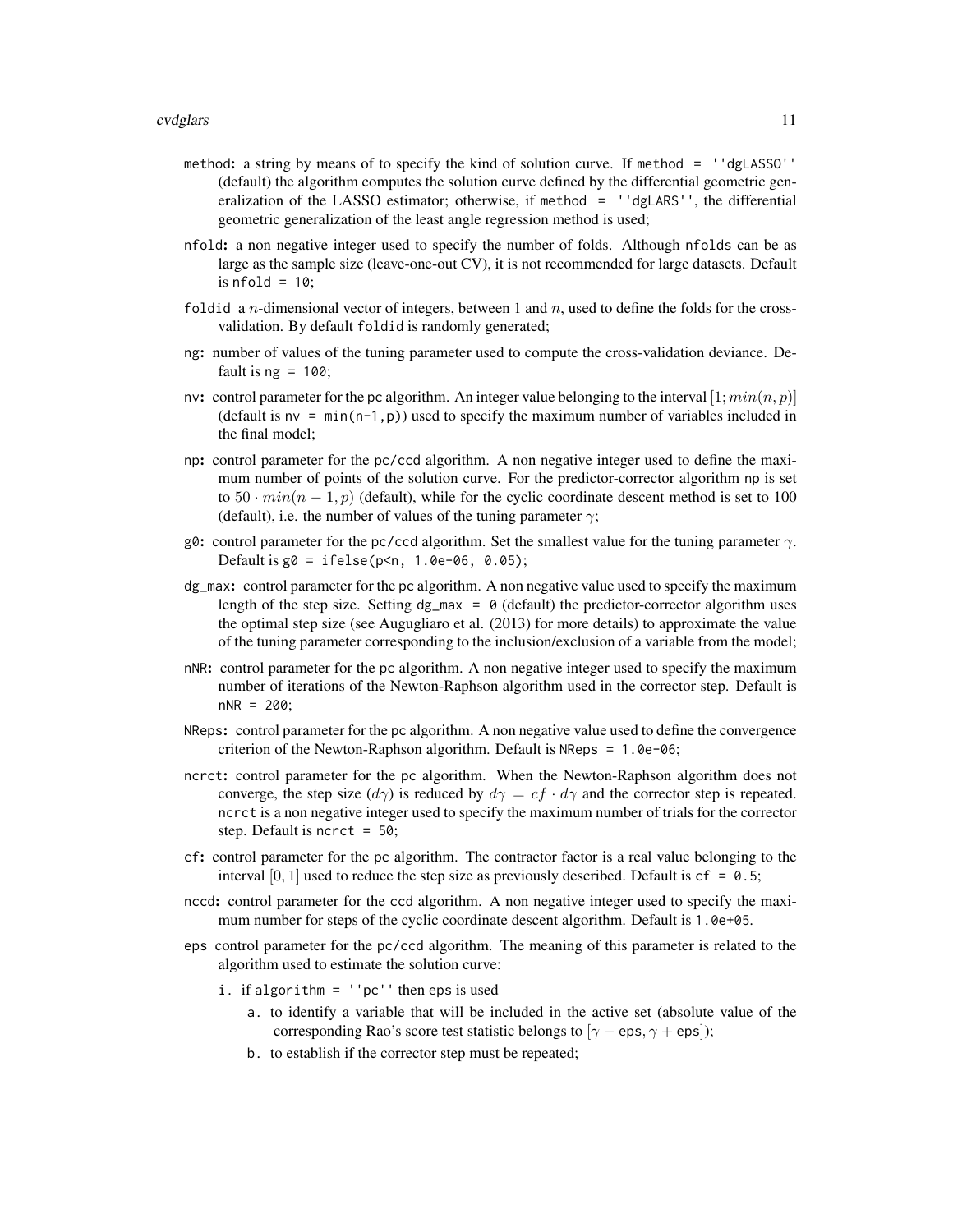- c. to define the convergence of the algorithm, i.e., the actual value of the tuning parameter belongs to the interval  $[g0 - eps, g0 + eps]$ ;
- ii. if algorithm = ''ccd'' then eps is used to define the convergence for a single solution point, i.e., each inner coordinate-descent loop continues until the maximum change in the Rao's score test statistic, after any coefficient update, is less than eps.

Default is  $eps = 1.0e-05$ .

# Value

cvdglars returns an object with S3 class "cvdglars", i.e. a list containing the following components:

| call       | the call that produced this object;                                                                                                                       |
|------------|-----------------------------------------------------------------------------------------------------------------------------------------------------------|
| formula cv | if the model is fitted by cvdglars, the used formula is returned;                                                                                         |
| family     | a description of the error distribution used in the model;                                                                                                |
| var_cv     | a character vector with the name of variables selected by cross-validation;                                                                               |
| beta       | the vector of the coefficients estimated by cross-validation;                                                                                             |
| phi        | the cross-validation estimate of the disperion parameter;                                                                                                 |
| $dev_m$    | a vector of length ng used to store the mean cross-validation deviance;                                                                                   |
| $dev_v$    | a vector of length ng used to store the variance of the mean cross-validation<br>deviance;                                                                |
| g          | the value of the tuning parameter corresponding to the minimum of the cross-<br>validation deviance;                                                      |
| g0         | the smallest value for the tuning parameter;                                                                                                              |
| $g_{max}$  | the value of the tuning parameter corresponding to the starting point of the<br>dgLARS solution curve;                                                    |
| X          | the used design matrix;                                                                                                                                   |
| у          | the used response vector;                                                                                                                                 |
| W          | the vector of weights used to compute the adaptive dglars method;                                                                                         |
| conv       | an integer value used to encode the warnings and the errors related to the algo-<br>rithm used to fit the dgLARS solution curve. The values returned are: |
|            | <b><math>\theta</math></b> convergence of the algorithm has been achieved,                                                                                |
|            | 1 problems related with the predictor-corrector method: error in predictor step,                                                                          |
|            | 2 problems related with the predictor-corrector method: error in corrector step,                                                                          |
|            | 3 maximum number of iterations has been reached,                                                                                                          |
|            | 4 error in dynamic allocation memory;                                                                                                                     |
| control    | the list of control parameters used to compute the cross-validation deviance.                                                                             |

# Author(s)

Luigi Augugliaro

Maintainer: Luigi Augugliaro <luigi.augugliaro@unipa.it>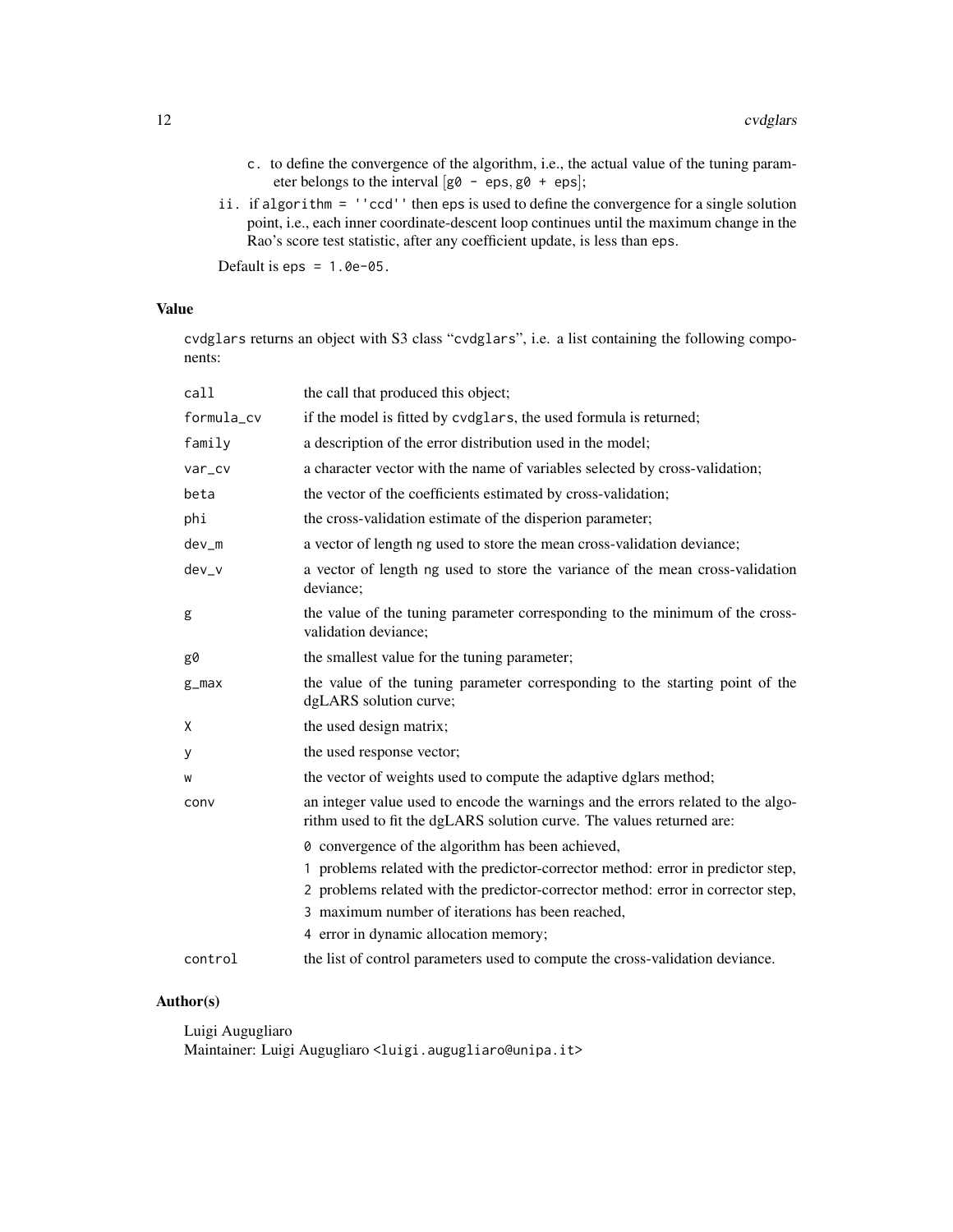#### <span id="page-12-0"></span>dglars and the contract of the contract of the contract of the contract of the contract of the contract of the contract of the contract of the contract of the contract of the contract of the contract of the contract of the

#### References

Augugliaro L., Mineo A.M. and Wit E.C. (2014) *dglars: An R Package to Estimate Sparse Generalized Linear Models*, *Journal of Statistical Software*, Vol 59(8), 1-40. [http://www.jstatsoft.](http://www.jstatsoft.org/v59/i08/) [org/v59/i08/](http://www.jstatsoft.org/v59/i08/).

Augugliaro L., Mineo A.M. and Wit E.C. (2013) *dgLARS: a differential geometric approach to sparse generalized linear models*, *Journal of the Royal Statistical Society. Series B.*, Vol 75(3), 471-498.

Augugliaro L., Mineo A.M. and Wit E.C. (2012) *Differential geometric LARS via cyclic coordinate descent method*, in *Proceeding of COMPSTAT 2012*, pp. 67-79. Limassol, Cyprus.

#### See Also

[coef.cvdglars](#page-6-1), [print.cvdglars](#page-26-1), [plot.cvdglars](#page-22-1) methods

#### Examples

```
###########################
# Logistic regression model
# y ~ Binomial
set.seed(123)
n < - 100p <- 100
X \leq - matrix(rnorm(n * p), n, p)
b \le -1:2eta <- b[1] + X[, 1] * b[2]
mu <- binomial()$linkinv(eta)
y \le - rbinom(n, 1, mu)fit_cv <- cvdglars.fit(X, y, family = binomial)
fit_cv
```
<span id="page-12-1"></span>

dglars *dgLARS Solution Curve for GLM*

#### **Description**

dglars function is used to estimate the solution curve defined by dgLARS method.

#### Usage

```
dglars(formula, family = gaussian, g, unpenalized,
b_wght, data, subset, contrast = NULL, control = list()dglars.fit(X, y, family = gaussian, g, unpenalized,
b_wght, control = list())
```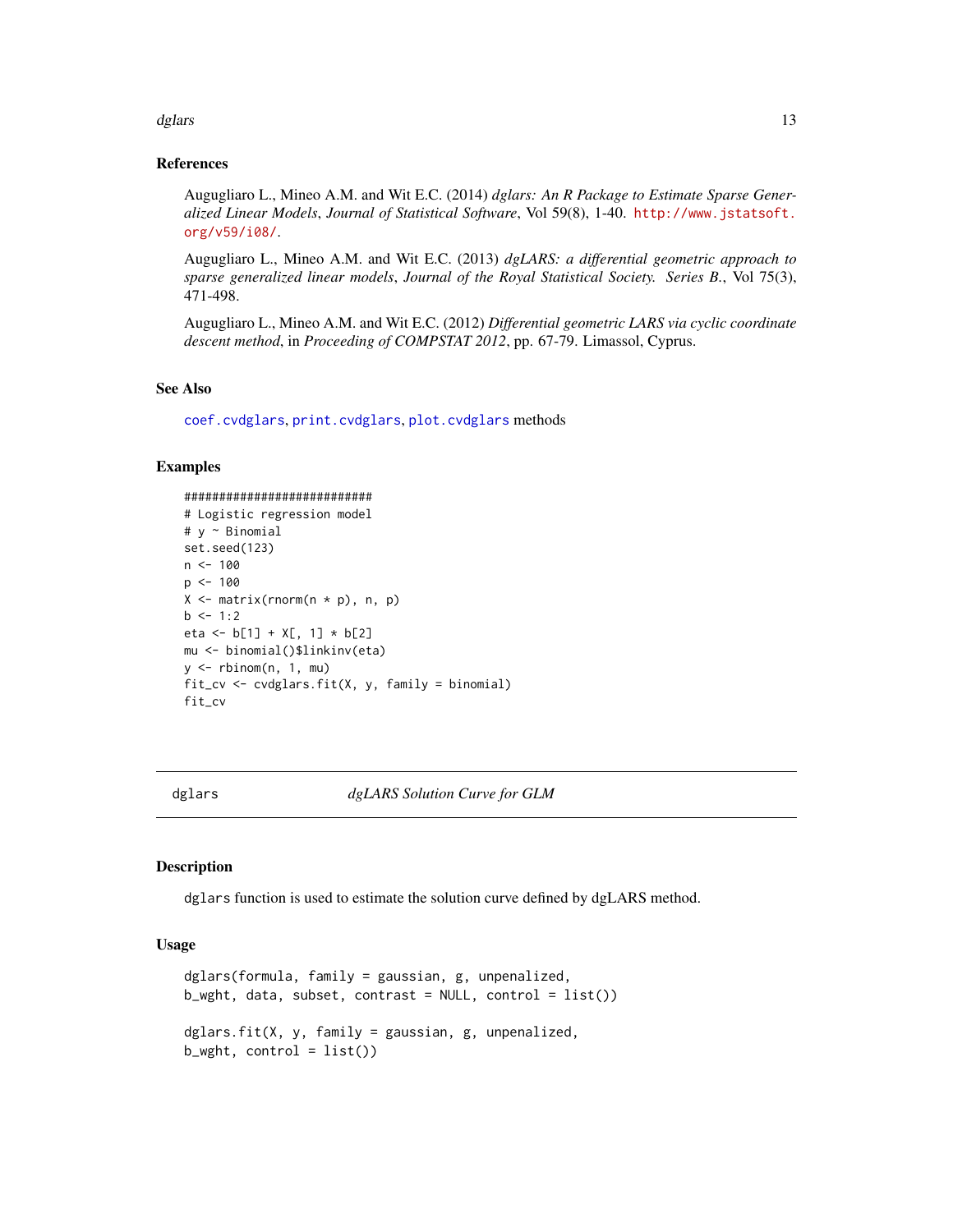# <span id="page-13-0"></span>Arguments

| formula     | an object of class "formula": a symbolic description of the model to be fitted.<br>When the binomial family is used, the responce can be a vector with entries 0/1<br>(failure/success) or, alternatively, a matrix where the first column is the number<br>of "successes" and the second column is the number of "failures". |
|-------------|-------------------------------------------------------------------------------------------------------------------------------------------------------------------------------------------------------------------------------------------------------------------------------------------------------------------------------|
| family      | a description of the error distribution and link function used to specify the model.<br>This can be a character string naming a family function or the result of a call to<br>a family function (see family for details). By default the gaussian family with<br>identity link function is used.                              |
| g           | argument available only for ccd algorithm. When the model is fitted by using<br>the ccd algorithm, this argument can be used to specify the values of the tuning<br>parameter.                                                                                                                                                |
| unpenalized | a vector used to specify the unpenalized estimators; unpenalized can be a vec-<br>tor of integers or characters specifying the names of the predictors with unpe-<br>nalized estimators (see example below for more details).                                                                                                 |
| b_wght      | a $p+1$ -dimensional vector used to compute the weights in the adaptive dgLARS<br>method. b_wght is used to specify the initial estimates of the parameter vector.                                                                                                                                                            |
| data        | an optional data frame, list or environment (or object coercible by 'as.data.frame'<br>to a data frame) containing the variables in the model. If not found in 'data', the<br>variables are taken from 'environment(formula)'.                                                                                                |
| subset      | an optional vector specifying a subset of observations to be used in the fitting<br>process.                                                                                                                                                                                                                                  |
| contrast    | an optional list. See the 'contrasts.arg' of 'model.matrix.default'.                                                                                                                                                                                                                                                          |
| control     | a list of control parameters. See 'Details'.                                                                                                                                                                                                                                                                                  |
| X           | design matrix of dimension $n \times p$ .                                                                                                                                                                                                                                                                                     |
| У           | response vector. When the binomial family is used, this argument can be a<br>vector with entries $0$ (failure) or $1$ (success). Alternatively, the response can be<br>a matrix where the first column is the number of "successes" and the second<br>column is the number of "failures".                                     |

# Details

dglars function implements the differential geometric generalization of the least angle regression method (Efron et al., 2004) proposed in Augugliaro et al. (2013) and Pazira et al. (2017).

As in "[glm](#page-0-0)", the user can specify family and link function using the argument family. When the binomial family is used, the responce can be a vector with entries 0/1 (failure/success) or, alternatively, a matrix where the first column is the number of "successes" and the second column is the number of "failures". Starting with the version 2.0.0, the model can be specified combining family and link functions as describted in the following table:

| Family           | Link                                              |
|------------------|---------------------------------------------------|
| gaussian         | 'identity', 'log' and 'inverse'                   |
| binomial         | 'logit', 'probit', 'cauchit', 'log' and 'cloglog' |
| poisson          | 'log', 'identity', and 'sqrt'                     |
| Gamma            | 'inverse', 'identity' and 'log'                   |
| inverse.gaussian | '1/mu^2', 'inverse', 'identity', and 'log'        |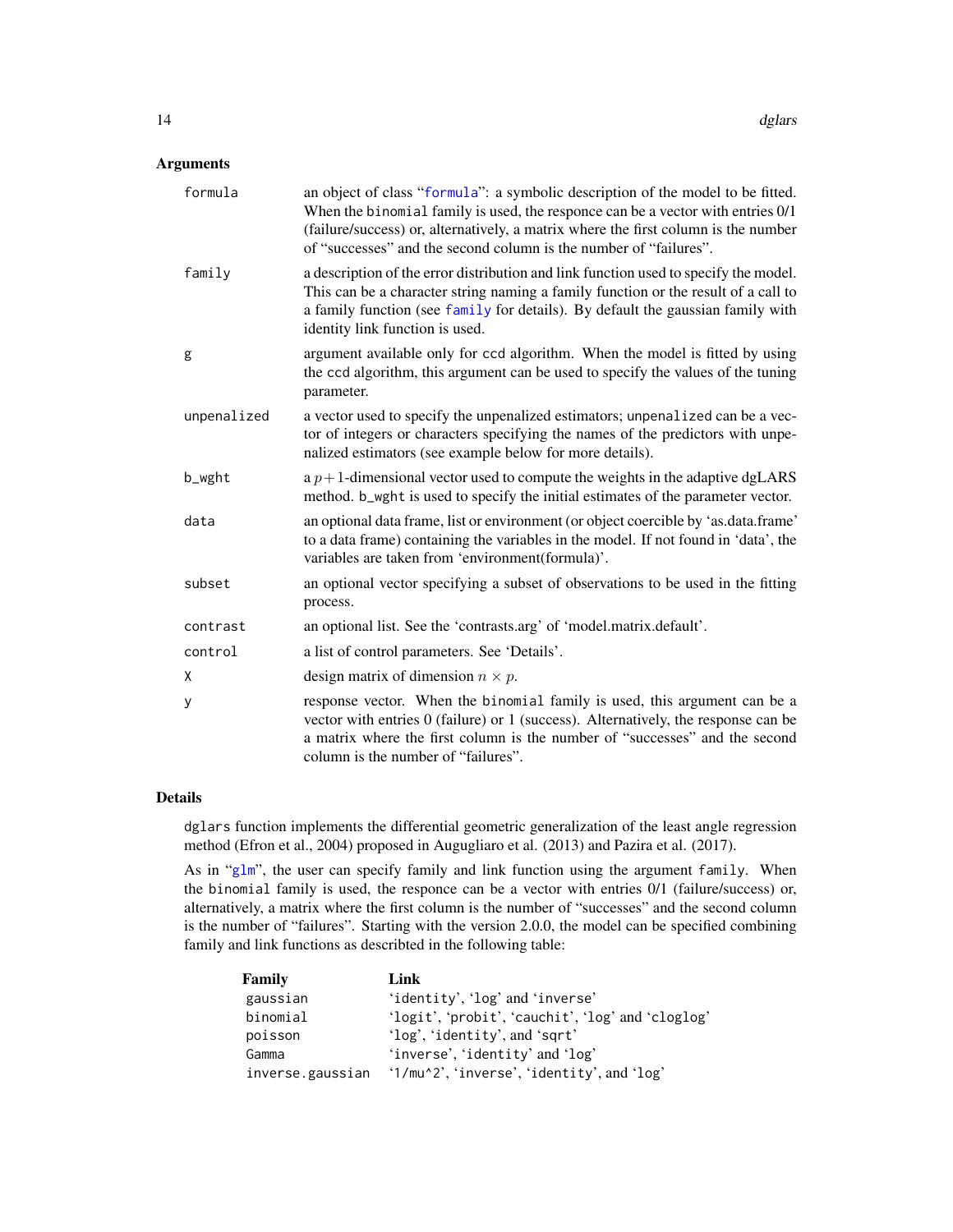#### <span id="page-14-0"></span>dglars and the contract of the contract of the contract of the contract of the contract of the contract of the contract of the contract of the contract of the contract of the contract of the contract of the contract of the

The R code for binomial, Gamma and inverse gaussian families is due to Hassan Pazira while the fortran version is due to Luigi Augugliaro.

dglars.fit is a workhorse function: it is more efficient when the design matrix does not require manipulations. For this reason we suggest to use this function when the dgLARS method is applied in a high-dimensional setting, i.e., when p>n.

When gaussian, gamma or inverse.gaussian is used to model the error distribution, dglars returns the vector of the estimates of the dispersion parameter  $\phi$ ; by default, the generalized Pearson statistic is used as estimator but the user can use the function phihat to specify other estimators (see [phihat](#page-21-1) for more details).

The dgLARS solution curve can be estimated using two different algorithms, i.e. the predictorcorrector method and the cyclic coordinate descent method (see below for more details about the argument algorithm). The first algorithm is based on two steps. In the first step, called predictor step, an approximation of the point that lies on the solution curve is computed. If the control parameter dg\_max is equal to zero, in this step it is also computed an approximation of the optimal step size using a generalization of the method proposed in Efron et al. (2004). The optimal step size is defined as the reduction of the tuning parameter, denoted by  $d<sub>\gamma</sub>$ , such that at  $\gamma - d\gamma$  there is a change in the active set. In the second step, called corrector step, a Newton-Raphson algorithm is used to correct the approximation previously computed. The main problem of this algorithm is that the number of arithmetic operations required to compute the approximation scales as the cube of the variables, this means that such algorithm is cumbersome in a high dimensional setting. To overcome this problem, the second algorithm compute the dgLARS solution curve using an adaptive version of the cyclic coordinate descent method proposed in Friedman et al. (2010).

The argument control is a list that can supply any of the following components:

- algorithm: a string specifying the algorithm used to compute the solution curve. The predictorcorrector algorithm is used when algorithm = ''pc'' (default), while the cyclic coordinate descent method is used setting algorithm = ''ccd'';
- method: a string by means of to specify the kind of solution curve. If method = ''dgLASSO'' (default) the algorithm computes the solution curve defined by the differential geometric generalization of the LASSO estimator; otherwise (method = ''dgLARS'') the differential geometric generalization of the least angle regression method is used;
- nv: control parameter for the pc algorithm. An integer value between 1 and  $\min(n, p)$  used to specify the maximum number of variables in the final model. Default is  $nv = min(n - 1, p)$ ;
- np: control parameter for the pc/ccd algorithm. A non negative integer used to define the maximum number of solution points. For the predictor-corrector algorithm np is set to  $50 \times \min(n-\epsilon)$  $1, p$ ) (default); for the cyclic coordinate descent method, if g is not specified, this argument is set equal to 100 (default);
- g0: control parameter for the pc/ccd algorithm. This parameter is used to set the smallest value for the tuning parameter  $\gamma$ . Default is g0 = ifelse(p < n, 1.0e-04, 0.05); this argument is not required when g is used with the cyclic coordinate descent algorithm;
- dg\_max: control parameter for the pc algorithm. A non negative value used to specify the largest value for the step size. Setting  $dg_{max} = 0$  (default) the predictor-corrector algorithm computes an approximation of the optimal step size (see Augugliaro et al. (2013) for more details);
- nNR: control criterion parameter for the pc algorithm. A non negative integer used to specify the maximum number of iterations of the Newton-Raphson algorithm. Default is nNR = 50;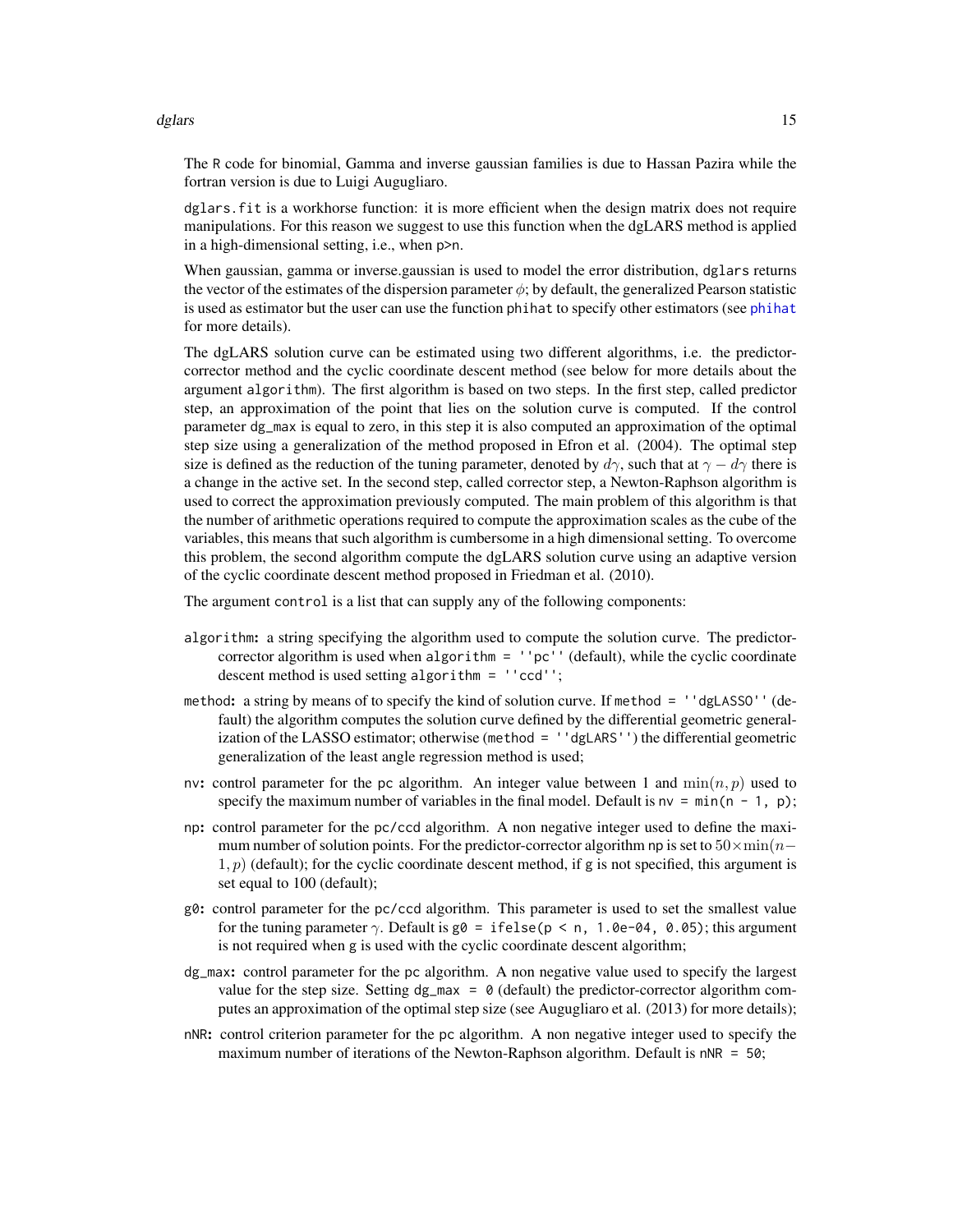- NReps: control parameter for the pc algorithm. A non negative value used to define the convergence of the Newton-Raphson algorithm. Default is NReps = 1.0e-06;
- ncrct: control parameter for the pc algorithm. When the Newton-Raphson algorithm does not converge, the step size  $(d\gamma)$  is reduced by  $d\gamma = cf \cdot d\gamma$  and the corrector step is repeated. ncrct is a non negative integer used to specify the maximum number of trials for the corrector step. Default is ncrct  $= 50$ ;
- cf: control parameter for the pc algorithm. The contractor factor is a real value belonging to the interval  $[0, 1]$  used to reduce the step size as previously described. Default is  $cf = 0.5$ ;
- nccd: control parameter for the ccd algorithm. A non negative integer used to specify the maximum number for steps of the cyclic coordinate descent algorithm. Default is 1.0e+05.
- eps control parameter for the pc/ccd algorithm. The meaning of this parameter is related to the algorithm used to estimate the solution curve:
	- i. if algorithm = ''pc'' then eps is used
		- a. to identify a variable that will be included in the active set (absolute value of the corresponding Rao's score test statistic belongs to  $[\gamma - \text{eps}, \gamma + \text{eps}]$ ;
		- b. to establish if the corrector step must be repeated;
		- c. to define the convergence of the algorithm, i.e., the actual value of the tuning parameter belongs to the interval  $[g0 - \text{eps}, g0 + \text{eps}];$
	- ii. if algorithm = ''ccd'' then eps is used to define the convergence for a single solution point, i.e., each inner coordinate-descent loop continues until the maximum change in the Rao's score test statistic, after any coefficient update, is less than eps.

Default is eps =  $1.0e-05$ .

#### Value

dglars returns an object with S3 class "dglars", i.e., a list containing the following components:

| call        | the call that produced this object;                                                                                                                                                              |
|-------------|--------------------------------------------------------------------------------------------------------------------------------------------------------------------------------------------------|
| formula     | if the model is fitted by dglars, the used formula is returned;                                                                                                                                  |
| family      | a description of the error distribution used in the model;                                                                                                                                       |
| unpenalized | the vector used to specify the unpenalized estimators;                                                                                                                                           |
| np          | the number of points of the dgLARS solution curve;                                                                                                                                               |
| beta        | the $(p + 1) \times$ np matrix corresponding to the dgLARS solution curve;                                                                                                                       |
| phi         | the np dimensional vector of the Pearson estimates of the disperion parameter;                                                                                                                   |
| ru          | the matrix of the Rao's score test statistics of the variables included in the final<br>model. This component is reported only if the predictor-corrector algorithm is<br>used to fit the model; |
| dev         | the np dimensional vector of the deviance corresponding to the values of the<br>tuning parameter $\gamma$ ;                                                                                      |
| nnonzero    | the sequence of number of nonzero coefficients for each value of the tuning<br>parameter $\gamma$ ;                                                                                              |
| g           | the sequence of $\gamma$ values used to compute the solution curve;                                                                                                                              |
| χ           | the used design matrix;                                                                                                                                                                          |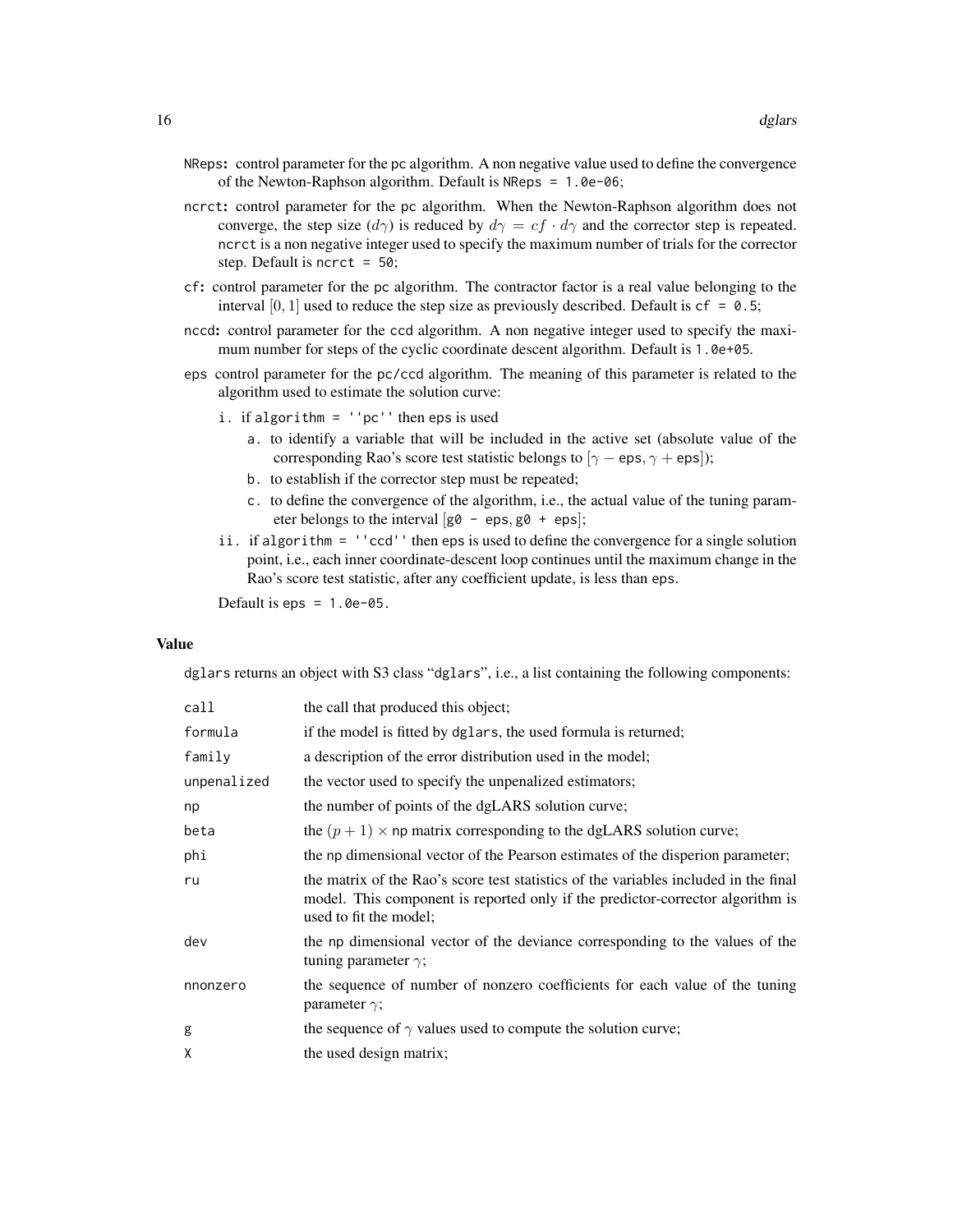#### <span id="page-16-0"></span>dglars and the contract of the contract of the contract of the contract of the contract of the contract of the contract of the contract of the contract of the contract of the contract of the contract of the contract of the

| У       | the used response vector;                                                                                                                 |
|---------|-------------------------------------------------------------------------------------------------------------------------------------------|
| W       | the vector of weights used to compute the adaptive dglars method;                                                                         |
| action  | a np dimensional vector of characters used to show how is changed the active<br>set for each value of the tuning parameter $\gamma$ ;     |
| conv    | an integer value used to encode the warnings and the errors related to the algo-<br>rithm used to fit the model. The values returned are: |
|         | 0 convergence of the algorithm has been achieved;                                                                                         |
|         | 1 problems related with the predictor-corrector method: error in predictor step;                                                          |
|         | 2 problems related with the predictor-corrector method: error in corrector step;                                                          |
|         | 3 maximum number of iterations has been reached;                                                                                          |
|         | 4 error in dynamic allocation memory;                                                                                                     |
|         | 5 fitted expected value is out of range;                                                                                                  |
|         | 6 does not exist dgLARS estimator;                                                                                                        |
|         | 7 maximum number of solution points ('codenp') reached.                                                                                   |
| control | the list of control parameters used to compute the dgLARS solution curve.                                                                 |

# Author(s)

Luigi Augugliaro and Hassan Pazira Maintainer: Luigi Augugliaro <luigi.augugliaro@unipa.it>

#### References

Augugliaro L., Mineo A.M. and Wit E.C. (2016) *A differential-geometric approach to generalized linear models with grouped predictors*, *Biometrika*, Vol 103(3), 563-577. [http://biomet.](http://biomet.oxfordjournals.org/content/103/3/563.abstract) [oxfordjournals.org/content/103/3/563.abstract](http://biomet.oxfordjournals.org/content/103/3/563.abstract).

Augugliaro L., Mineo A.M. and Wit E.C. (2014) *dglars: An R Package to Estimate Sparse Generalized Linear Models*, *Journal of Statistical Software*, Vol 59(8), 1-40. [http://www.jstatsoft.](http://www.jstatsoft.org/v59/i08/) [org/v59/i08/](http://www.jstatsoft.org/v59/i08/).

Augugliaro L., Mineo A.M. and Wit E.C. (2013) *dgLARS: a differential geometric approach to sparse generalized linear models*, *Journal of the Royal Statistical Society. Series B.*, Vol 75(3), 471-498.

Augugliaro L., Mineo A.M. and Wit E.C. (2012) *Differential geometric LARS via cyclic coordinate descent method*, in *Proceeding of COMPSTAT 2012*, pp. 67-79. Limassol, Cyprus.

Efron B., Hastie T., Johnstone I. and Tibshirani R. (2004) *Least Angle Regression*, *The Annals of Statistics*, Vol. 32(2), 407-499.

Friedman J., Hastie T. and Tibshirani R. (2010) *Regularization Paths for Generalized Linear Models via Coordinate Descent*, *Journal of Statistical Software*, Vol. 33(1), 1-22.

Pazira H., Augugliaro L. and Wit E.C. (2017) *Extended di erential geometric LARS for highdimensional GLMs with general dispersion parameter*, *Statistics and Computing* (under review).

#### See Also

[coef.dglars](#page-7-1), [phihat](#page-21-1), [plot.dglars](#page-23-1), [print.dglars](#page-28-1) and [summary.dglars](#page-29-1) methods.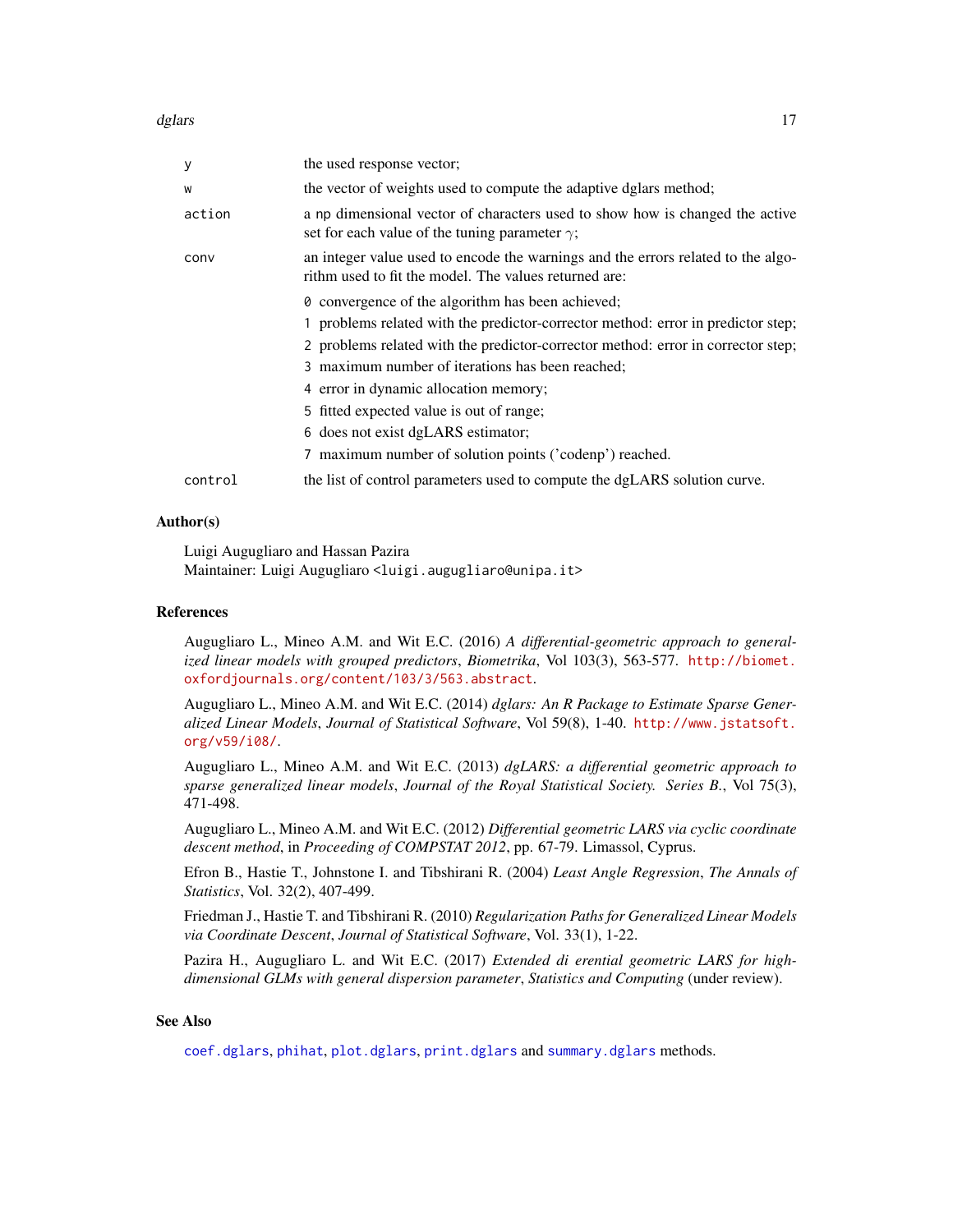#### Examples

```
set.seed(123)
#############################
# y ~ Binomial
n < -100p \le -100X \leftarrow matrix(rnorm(n * p), n, p)eta <- 1 + 2 \times X[, 1]mu <- binomial()$linkinv(eta)
y \le - rbinom(n, 1, mu)fit \leq dglars(y \sim X, family = binomial)
fit
# adaptive dglars method
b_wght <- coef(fit)$beta[, 20]
fit \leq dglars(y \sim X, family = binomial, b_wght = b_wght)
fit
# the first three coefficients are not penalized
fit \leq dglars(y \sim X, family = binomial, unpenalized = 1:3)
fit
# 'probit' link function
fit \leq dglars(y \sim X, family = binomial("probit"))
fit
############################
# y ~ Poisson
n < - 100p \le -100X \leftarrow matrix(rnorm(n * p), n, p)eta <- 2 + 2 * X[,1]mu <- poisson()$linkinv(eta)
y <- rpois(n, mu)
fit \leq dglars(y \sim X, family = poisson)
fit
############################
# y ~ Gamma
n < -100p < -100X <- matrix(abs(rnorm(n*p)),n,p)
eta <- 1 + 2 \times X[, 1]mu <- drop(Gamma()$linkinv(eta))
shape <-0.5phi <- 1 / shape
y \leq - \text{rgamma}(n, \text{ scale} = \text{mu} / \text{ shape}, \text{ shape} = \text{shape})fit \leq dglars(y \sim X, Gamma("log"))
fit
```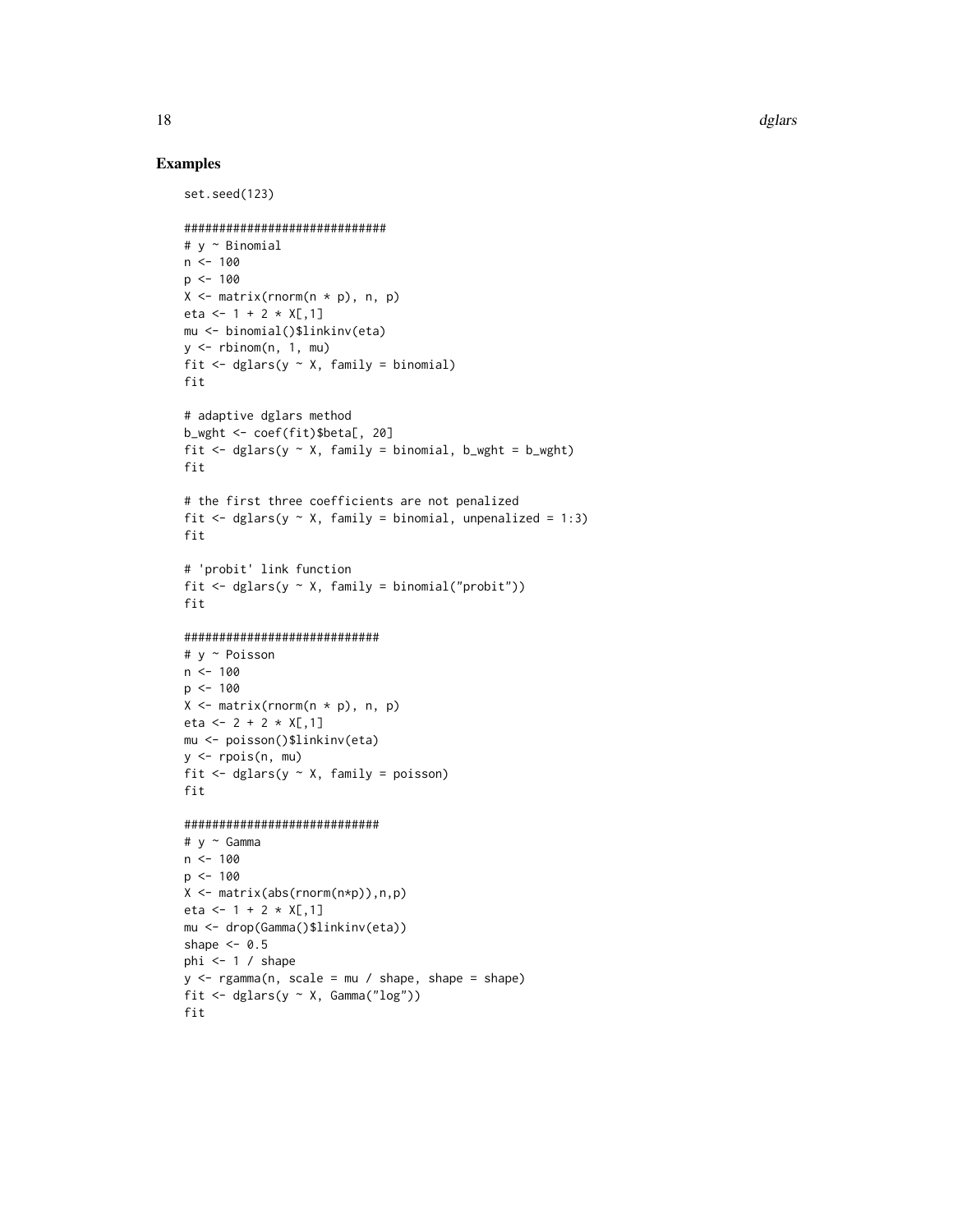<span id="page-18-0"></span>

#### Description

This data set details microarray experiment for 44 breast cancer patients. The binary variable Status is used to classify the patients into estrogen receptor-positive (Status =  $\theta$ ) and estrogen receptor-negative (Status = 1). The other variables contain the expression level of the considered genes.

#### Usage

data(duke)

#### References

M. West, C. Blanchette, H. Dressman, E. Huang, S. Ishida, R. Spang, H. Zuzan, J.A. Olson, Jr., J.R. Marks and Joseph R. Nevins (2001) *Predicting the clinical status of human breast cancer by using gene expression profiles*, *Proceedings of the National Accademy of Sciences of the USA*, Vol 98(20), 11462-11467.

<span id="page-18-1"></span>

gdf *Estimate the Generalized Degrees-of-Freedom*

#### **Description**

gdf returns to estimate of the generalized degrees-of-freedom.

#### Usage

gdf(object)

# Arguments

object fitted dglars object.

#### Details

For a general nonlinear modelling procedure, a rigorous definition of degrees-of-freedom is obtained using the covariance penalty theory (Efron, 2004). This theory was used in Augugliaro et al. (2013) to define a measure of model complexity for the dgLARS method, called "generalized degrees-of-freedom". The gdf function implements the estimator proposed in Augugliaro et al. (2013).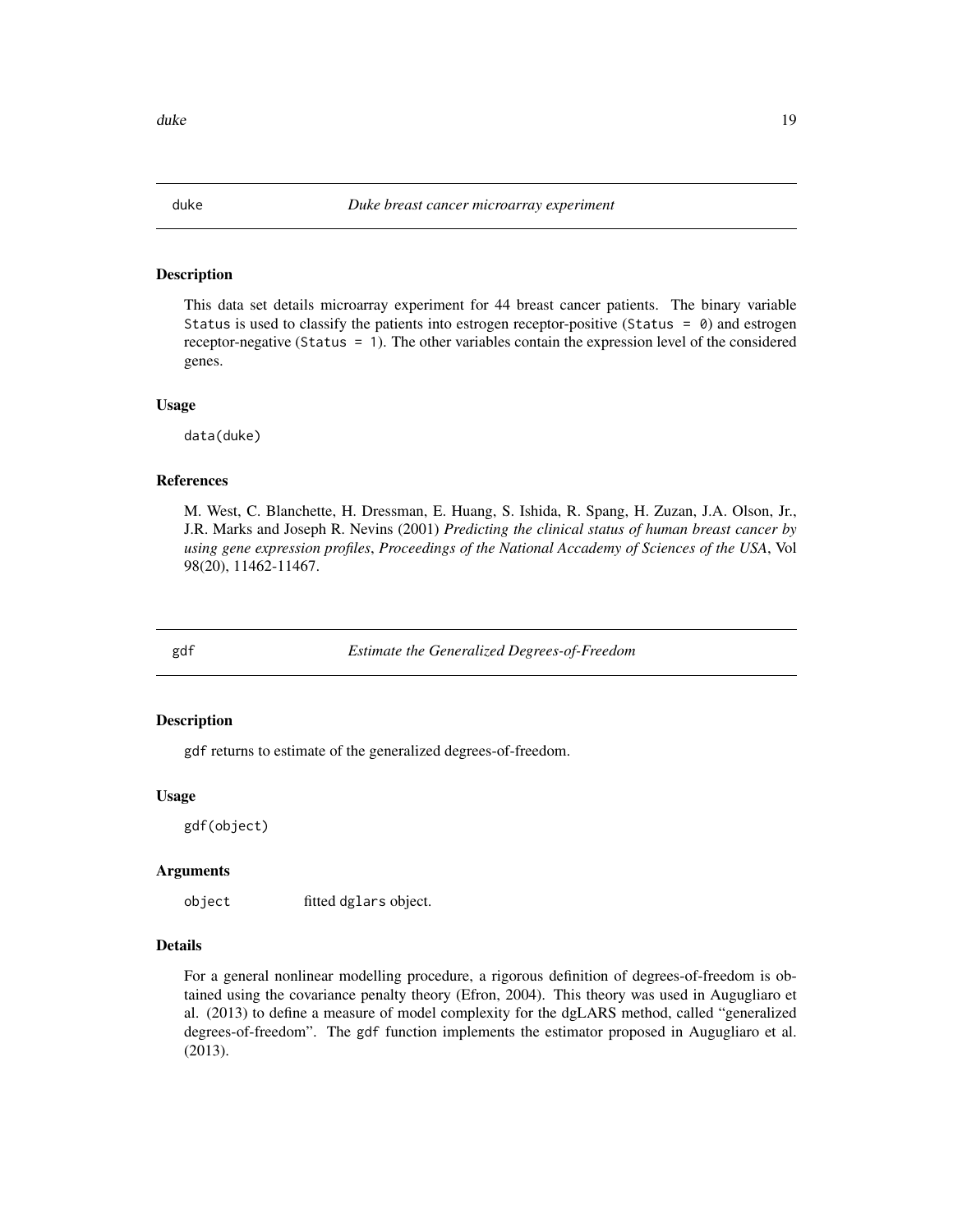# <span id="page-19-0"></span>Value

gdf returns a vector of length np with the generalized degrees-of-freedom.

### Author(s)

Luigi Augugliaro and Hassan Pazira Maintainer: Luigi Augugliaro <luigi.augugliaro@unipa.it>

# References

Augugliaro L., Mineo A.M. and Wit E.C. (2014) *dglars: An R Package to Estimate Sparse Generalized Linear Models*, *Journal of Statistical Software*, Vol 59(8), 1-40. [http://www.jstatsoft.](http://www.jstatsoft.org/v59/i08/) [org/v59/i08/](http://www.jstatsoft.org/v59/i08/).

Augugliaro L., Mineo A.M. and Wit E.C. (2013) *dgLARS: a differential geometric approach to sparse generalized linear models*, *Journal of the Royal Statistical Society. Series B.*, Vol 75(3), 471-498.

Efron B. (2004) *The estimation of prediction error: covariance penalties and cross-validation*, *Journal of the American Statistical Association*, Vol. 99(467), 619-632.

#### See Also

[dglars](#page-12-1), [AIC.dglars](#page-2-1), [BIC.dglars](#page-2-2) and [summary.dglars](#page-29-1).

#### Examples

```
set.seed(123)
n < - 100p \le -10X <- matrix(rnorm(n*p), n, p)
b \le -1:2eta <- b[1] + X[,1] * b[2]mu <- binomial()$linkinv(eta)
y \le - rbinom(n, 1, mu)fit \leq dglars(y \sim X, binomial)
gdf(fit)
```
<span id="page-19-1"></span>logLik.dglars *Extract Log-Likelihood*

# Description

logLik method for an object with class 'dglars'.

# Usage

```
## S3 method for class 'dglars'
logLik(object, phi = c("pearson", "deviance", "mle"),
...)
```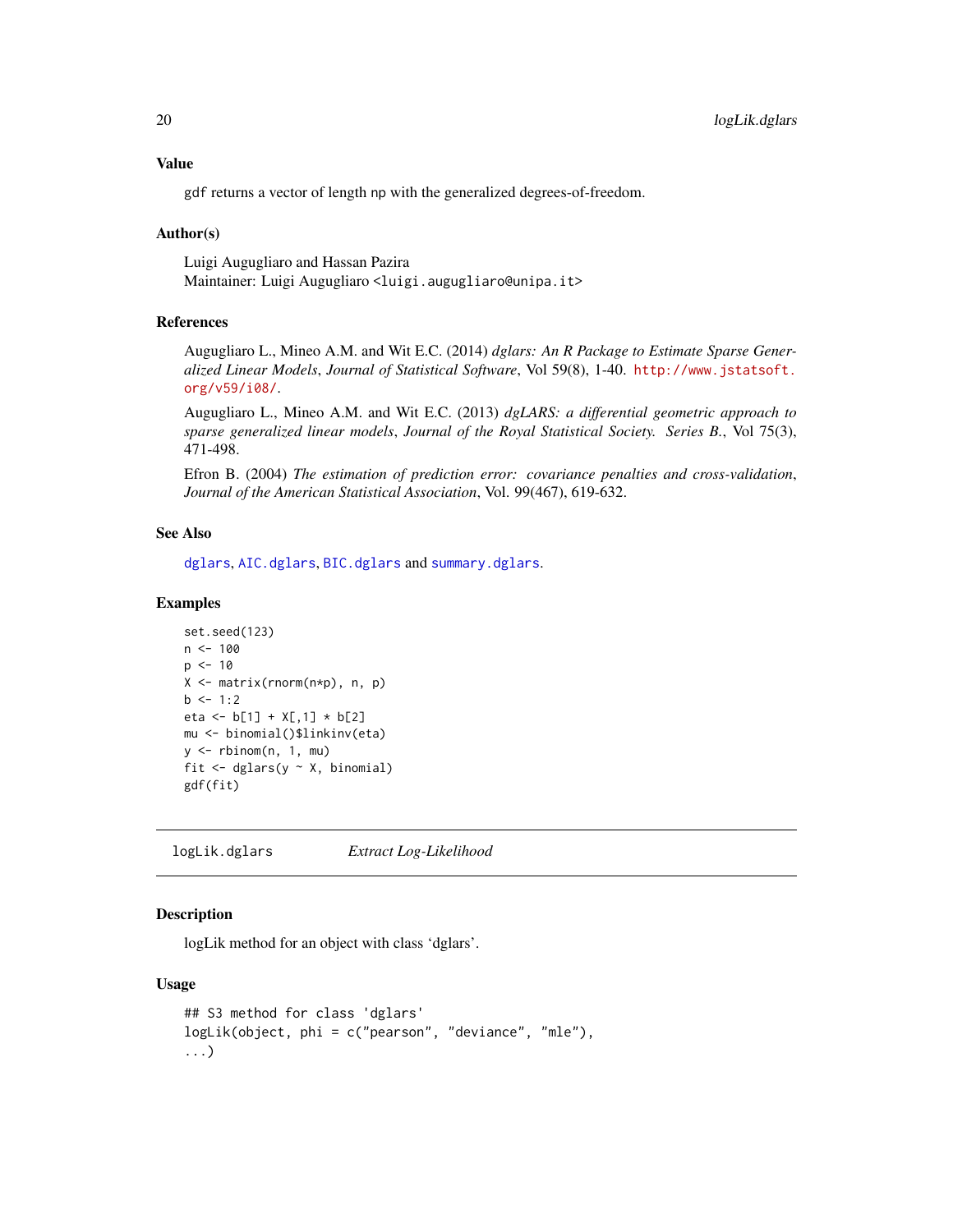# <span id="page-20-0"></span>logLik.dglars 21

#### Arguments

| object   | any fitted dglars object from which the log-likelihood values can be extracted.                         |
|----------|---------------------------------------------------------------------------------------------------------|
| phi      | a description of the estimator used to estimate the dispersion pamater (see below<br>for more details). |
| $\cdots$ | this is the argument by means of to pass the argument g to predict, dglars and<br>phihat.               |

#### Details

logLik.dglars returns the sequence of the log-likelihood values of the models fitted by "dglars". For the binomial and Poisson family, the dispersion parameter is assumed known and equal to one while for the other families the dispersion parameter is estimated using the method specified by the argument "phi" (see [phihat](#page-21-1) for more details). The optional argument g is used to specified the values of the tuning parameter; if not specified (default), the log-likelihood values are computed for the sequence of models storage in object otherwise [predict.dglars](#page-24-1) is used to compute the estimate of the parameters needed to evaluate the log-likelihood function (see the example below).

# Value

logLik.dglars returns an object of class "loglik\_dglars". This is a named list containing the following components:

| loglik | the log-likelihood of the sequence of models fitted by dglars method;         |
|--------|-------------------------------------------------------------------------------|
| df     | the numbers of non-zero estimates corresponding to the used $\gamma$ -values; |
| object | the fitted dglars object;                                                     |
| g      | the sequence of $\gamma$ -values;                                             |
| phi    | a description of the estimator used to estimate the dispersion pamater.       |

# Author(s)

Luigi Augugliaro Maintainer: Luigi Augugliaro <luigi.augugliaro@unipa.it>

# See Also

[dglars](#page-12-1), [phihat](#page-21-1), [predict.dglars](#page-24-1), [AIC.dglars](#page-2-1) and [BIC.dglars](#page-2-2).

# Examples

```
#################################
# Poisson family
set.seed(123)
n < -100p \le -5X <- matrix(abs(rnorm(n*p)),n,p)
eta <- 1 + X[, 1] + X[, 2]mu <- poisson()$linkinv(eta)
y <- rpois(n, mu)
```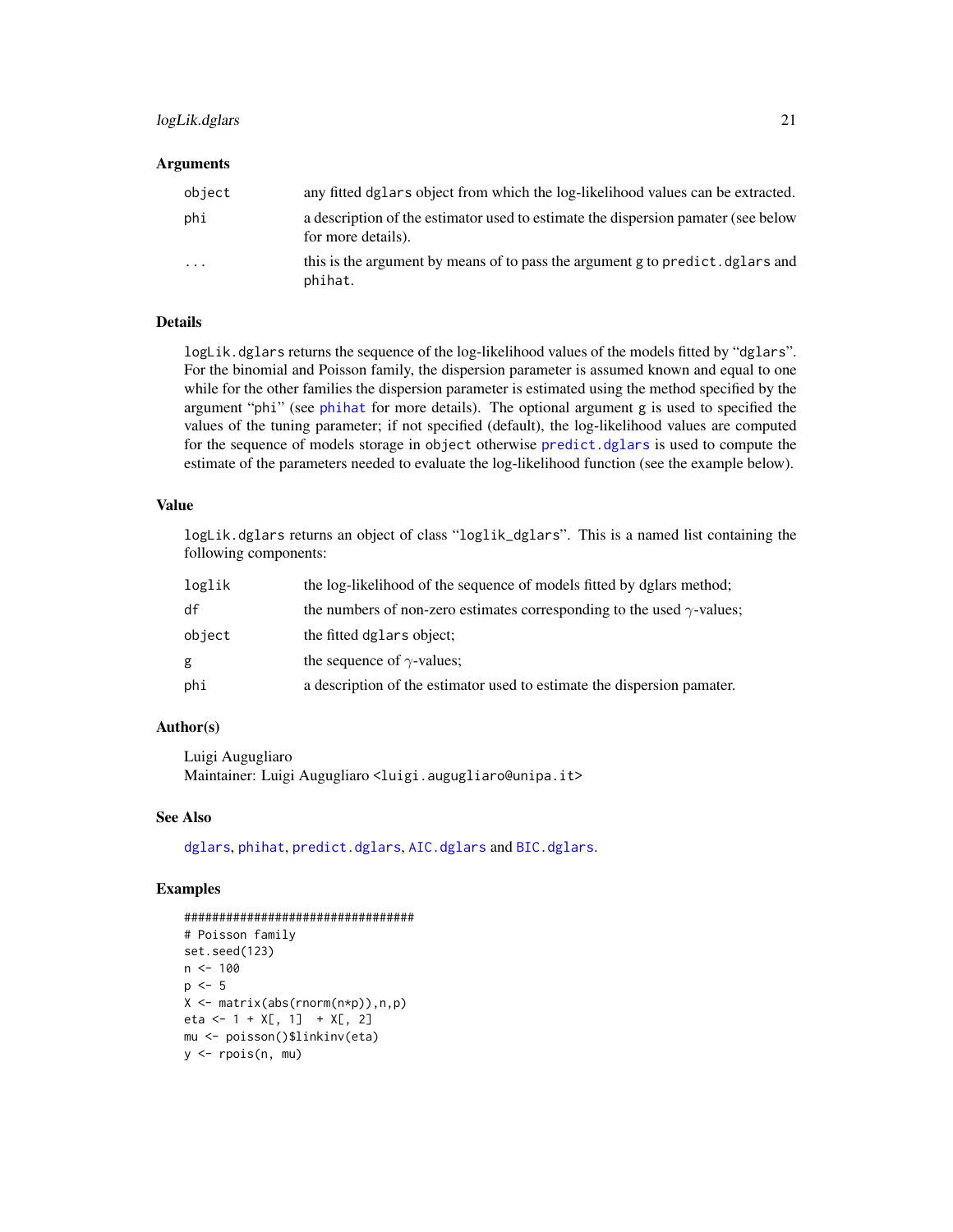```
out <- dglars(y ~ X, poisson)
logLik(out)
logLik(out, g = seq(2, 0.5, by = -0.1))
```
# <span id="page-21-1"></span>phihat *Estimate the Dispersion Parameter*

#### Description

phihat returns the estimates of the dispersion parameter.

# Usage

```
phihat(object, type = c("pearson", "deviance", "mle"), g = NULL)
```
#### Arguments

| object | fitted dglars object.                     |
|--------|-------------------------------------------|
| type   | a description of the used estimator.      |
| g      | vector of values of the tuning parameter. |

# Details

phihat implements three different estimators of the dispersion parameter, i.e, the generalized Pearson statistic (type = "pearson"), the deviance estimator (type = "deviance") and the maximum likelihood estimator (type = "mle"). For regression models with Gamma family, the maximum likelihood estimator of the dispersion parameter is computed using the approximation proposed in Cordeiro et al. (1997).

#### Value

phihat returns a vector with the estimates of the dispersion parameter.

#### Author(s)

Luigi Augugliaro Maintainer: Luigi Augugliaro <luigi.augugliaro@unipa.it>

# References

Gauss M. Cordeiro and Peter McCullagh (1991) *Bias Correction in Generalized Linear Models*, *Journal of the Royal Statistical Society. Series B.*, Vol 53(3), 629–643. Bent Jorgensen (1997) *The Theory of Dispersion Models*, Chapman \& Hall, Great Britain.

#### See Also

[coef.dglars](#page-7-1), [logLik.dglars](#page-19-1), [AIC.dglars](#page-2-1) and [BIC.dglars](#page-2-2).

<span id="page-21-0"></span>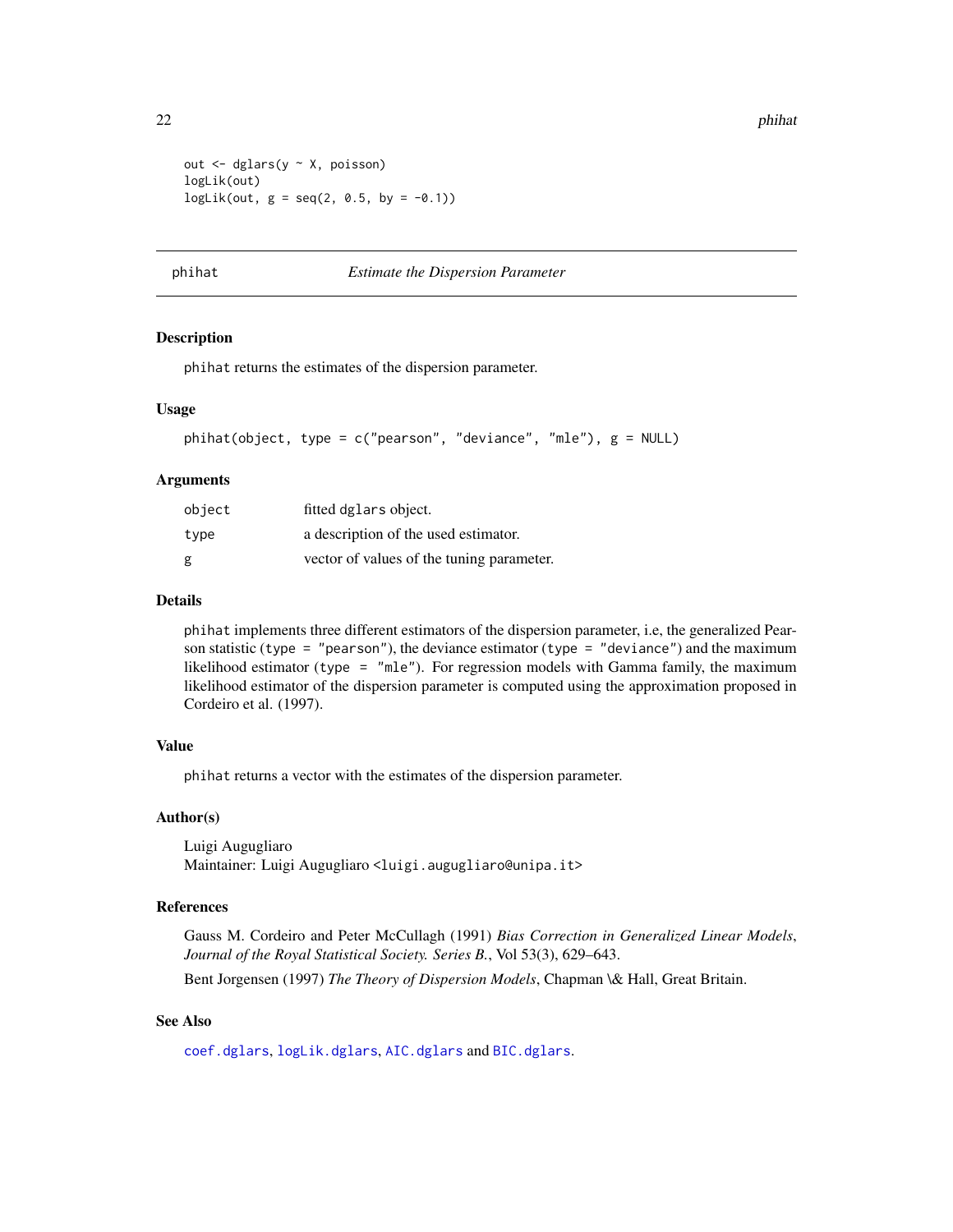# <span id="page-22-0"></span>plot.cvdglars 23

#### Examples

```
############################
# y ~ Gamma
set.seed(321)
n < -100p \le -100X <- matrix(abs(rnorm(n*p)),n,p)
eta <- 1 + 2 \times X[, 1]mu <- drop(Gamma()$linkinv(eta))
shape <-0.5phi <-1 / shape
y <- rgamma(n, scale = mu / shape, shape = shape)
fit <- dglars(y ~ X, Gamma("log"))
g \leq -\text{seq}(\text{range}(\text{fits})[1], \text{range}(\text{fits})[2], \text{length} = 10)# generalized Pearson statistic
phihat(fit, type = "pearson")
phihat(fit, type = "pearson", g = g)
# deviance estimator
phihat(fit, type = "deviance")
phihat(fit, type = "deviance", g = g)
# mle
phihat(fit, type = "mle")
phihat(fit, type = "mle", g = g)
```
<span id="page-22-1"></span>plot.cvdglars *Plot from a cvdglars Object*

#### Description

Plots the cross-validation curve, and upper and lower standard deviation curves, as a function of the used  $\gamma$  values.

#### Usage

## S3 method for class 'cvdglars'  $plot(x, \ldots)$ 

# Arguments

|          | fitted cydglars object.                  |
|----------|------------------------------------------|
| $\cdots$ | additional graphical parameters to plot. |

#### Details

A plot for a cvdglars object is produced.

The plot shows the curve of the cross-validation deviance and the upper and lower standard deviation curves. A vertical dashed red line is used the indetify the value of the  $\gamma$  parameter corresponding to the minimum of the cross-validation deviance.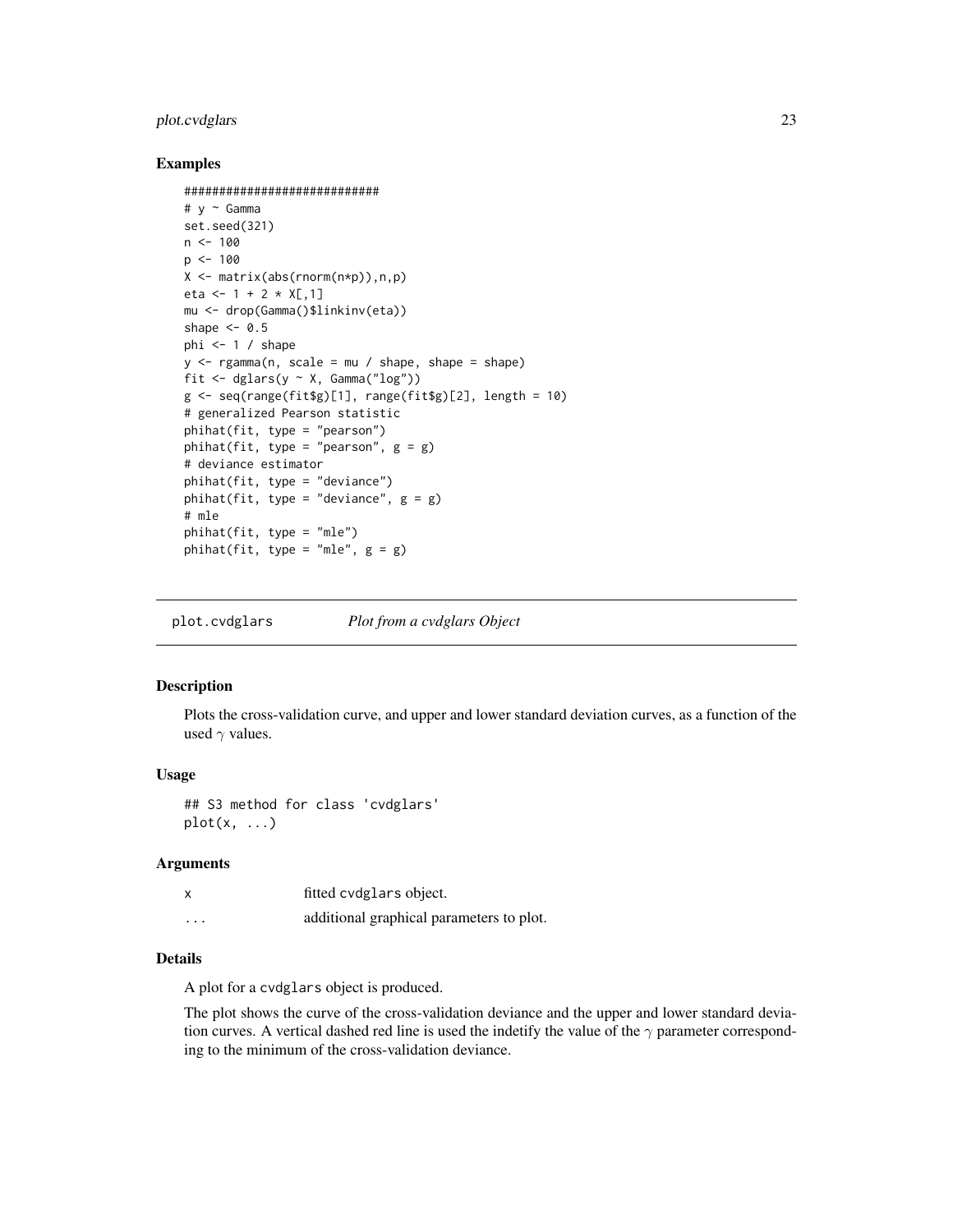# Author(s)

Luigi Augugliaro Maintainer: Luigi Augugliaro <luigi.augugliaro@unipa.it>

# See Also

[cvdglars](#page-8-1) function.

# Examples

```
###########################
# Logistic regression model
# y ~ Binomial
set.seed(123)
n < -100p <- 100
X <- matrix(rnorm(n*p), n, p)
b \le -1:2eta <- b[1] + X[,1] * b[2]
mu <- binomial()$linkinv(eta)
y <- rbinom(n, 1, mu)
fit_cv <- cvdglars.fit(X, y, family = binomial)
plot(fit_cv)
```
<span id="page-23-1"></span>plot.dglars *Plot from a dglars Object*

# Description

Produces plots to study the sequence of models identified by dgLARS method.

#### Usage

```
## S3 method for class 'dglars'
plot(x, type = c("both", "AIC", "BIC"), ...)
```
# Arguments

|                         | fitted dglars object.                                                                                                                                    |
|-------------------------|----------------------------------------------------------------------------------------------------------------------------------------------------------|
| type                    | a description of the measure of goodness-of-fit used to compare the sequence of<br>models fitted by dglars or dglars. fit. See below for a more details. |
| $\cdot$ $\cdot$ $\cdot$ | further arguments passed to the functions AIC. dglars or BIC. dglars.                                                                                    |

<span id="page-23-0"></span>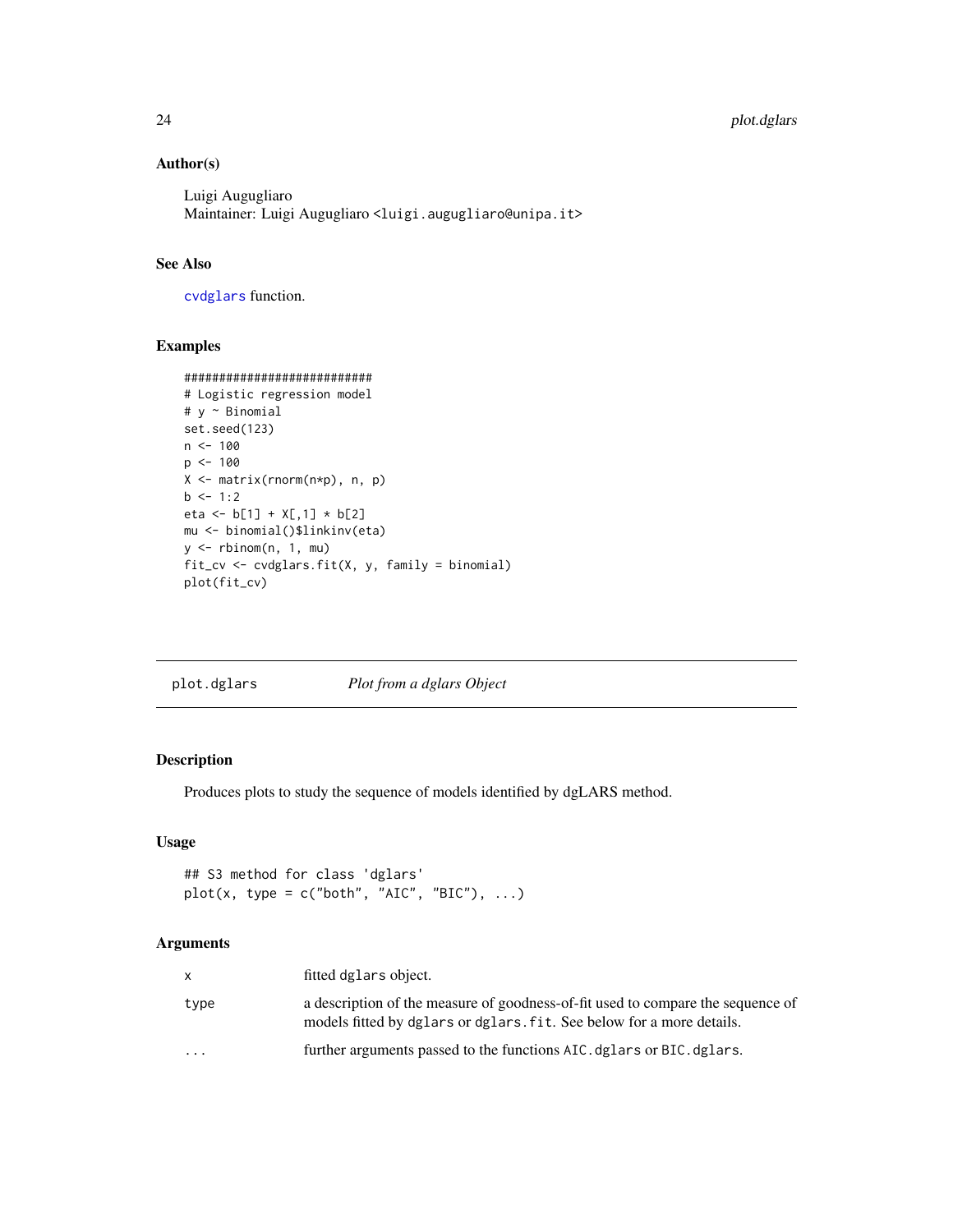#### <span id="page-24-0"></span>predict.dglars 25

#### Details

plot.dglars method produces different plots to study the sequence of models fitted by dgLARS method.

First plot gives information about the goodness-of-fit of the sequence of models fitted by dgLARS method. The user can plot the sequence of AIC (type =  $"AIC"$ ) or BIC values (type =  $"BIC"$ ). By default, AIC and BIC values are shown on the same plot (type = "both"). More general measures of goodness-of-fit can be specified by using the argument ". . . " to pass futher arguments to function [AIC.dglars](#page-2-1) (see the examples below). The value of the tuning parameter corresponding to the minimum of the used measure of goodness-of-fit is indentified by a vertical dashed red line, while the  $\gamma$  values at which corresponds a change in the active set are labeled by vertical dashed gray lines. Second plot shows the coefficient profile plot; if the predictor-corrector algorithm is used to fit the model, the third plot shows the Rao's score test statistics as function of  $\gamma$ .

#### Author(s)

Luigi Augugliaro and Hassan Pazira Maintainer: Luigi Augugliaro <luigi.augugliaro@unipa.it>

#### See Also

[dglars](#page-12-1), [summary.dglars](#page-29-1) and [AIC.dglars](#page-2-1).

#### Examples

```
###########################
# Logistic regression model
set.seed(123)
n < - 100p \le -10X \leq - matrix(rnorm(n * p), n, p)
b \le -1:2eta <- b[1] + X[, 1] * b[2]mu <- binomial()$linkinv(eta)
y \le - rbinom(n, 1, mu)fit \leq dglars.fit(X, y, family = binomial)
plot(fit)
plot(fit, type = "AIC")
plot(fit, type = "BIC")
plot(fit, type = "AIC", k = 5)plot(fit, type = "AIC", complexity = "gdf")
```
<span id="page-24-1"></span>predict.dglars *Predict Method for dgLARS Fits.*

#### **Description**

predict.dglars is used to obtain general predictions from a dglars object.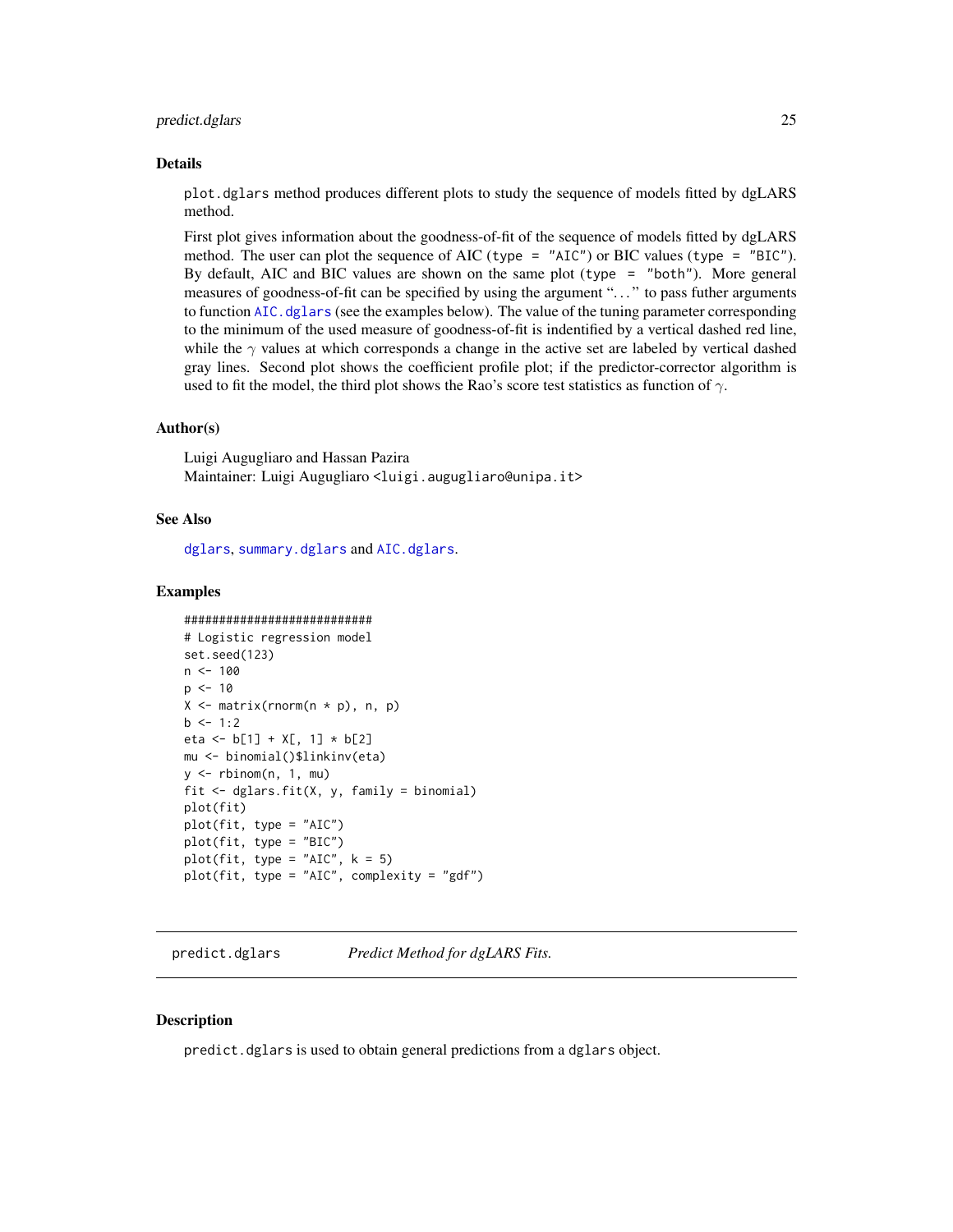# <span id="page-25-0"></span>Usage

```
## S3 method for class 'dglars'
predict(object, xnew, ynew, g = NULL,
type = c("coefficients", "nnonzero", "predictors", "eta",
"mu", "probability", "class", "deviance"), ...)
```
# Arguments

| object   | fitted dglars object.                                                                                                                                                                 |
|----------|---------------------------------------------------------------------------------------------------------------------------------------------------------------------------------------|
| xnew     | matrix of new values of the predictors at which predictions are to be made. This<br>argument is not used for type "coefficients", "nnonzero" and "predictors".                        |
| ynew     | vector of new values of the responce variable. This argument is used only when<br>type ie equal to "deviance".                                                                        |
| g        | value(s) of the tuning parameter $\gamma$ at which the predictions are required. By<br>default, the predictions are made using the sequence of $\gamma$ values storaged in<br>dglars. |
| type     | type of prediction required; see below for more details.                                                                                                                              |
| $\cdots$ | additional argument used to ensure the compatibility with the generic method<br>function "predict".                                                                                   |

# Value

The object returned by predict.dglars depends on type argument:

| coefficients: | a named list with components "beta", i.e., the matrix corresponding to the<br>dgLARS solution curve, and "phi", i.e., the sequence of Pearson estimates of<br>the dispersion parameter;                                                                                                                                                                                                                               |
|---------------|-----------------------------------------------------------------------------------------------------------------------------------------------------------------------------------------------------------------------------------------------------------------------------------------------------------------------------------------------------------------------------------------------------------------------|
| nnonzero:     | the number of nonzero estimates;                                                                                                                                                                                                                                                                                                                                                                                      |
| predictors:   | a named list; each component is a vector containing the indices of the variables<br>that are in the active set;                                                                                                                                                                                                                                                                                                       |
| eta:          | a matrix with the linear preditors. If xnew is not specified then the linear predic-<br>tors are computed using object\$X;                                                                                                                                                                                                                                                                                            |
| $mu$ :        | a matrix with the fitted expeted values, obtained by transforming the linear pre-<br>dictor by the inverse of the link function. For models with 'binomial' family,<br>canonical link function ('logit') and response a vector with elements 0 (fail-<br>ure) or 1 (success), type = "mu" and type = "probability" give the same<br>result. If xnew is not spefified then these values are computed using object \$X; |
| probability:  | available only for 'binomial' family. In this case predict.dglars returns a<br>matrix with the fitted probabilities; furthermore, if the model is specified by<br>using the canonical link function ('logit') and response a vector with entries<br>$0/1$ , type = "mu" and type = "probability" give the same result. If xnew is<br>not specified then these values are computed using object\$X;                    |
| class:        | available only for 'binomial' family. In this case predict dglars returns a<br>matrix with the fitted class. If xnew is not specified then these values are com-<br>puted using object \$X otherwise xnew is used to compute the fitted probabilities;                                                                                                                                                                |
| deviance:     | a vector with the scaled residual deviances.                                                                                                                                                                                                                                                                                                                                                                          |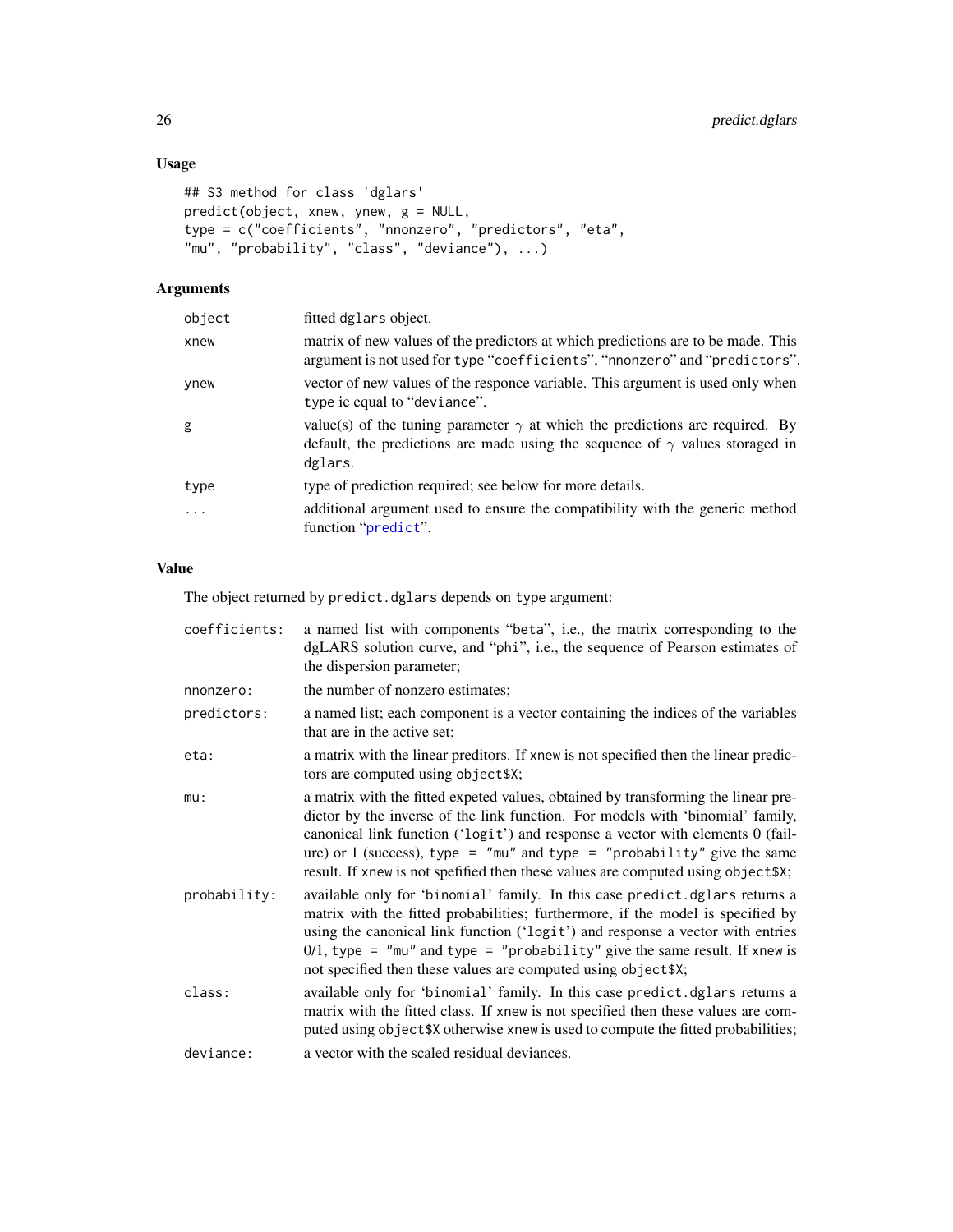# <span id="page-26-0"></span>print.cvdglars 27

#### Author(s)

Luigi Augugliaro Maintainer: Luigi Augugliaro <luigi.augugliaro@unipa.it>

#### See Also

[dglars](#page-12-1) and [coef.dglars](#page-7-1).

#### Examples

```
######################
# Logistic regression model
set.seed(123)
n < - 100p \le -10X \leftarrow matrix(rnorm(n * p), n, p)Xnew \leq matrix(rnorm(n * p), n, p)
b \le -1:2eta <- b[1] + X[, 1] * b[2]mu <- binomial()$linkinv(eta)
y \le - rbinom(n, 1, mu)fit <- dglars.fit(X, y, binomial)
coef(fit)
predict(fit, type = "coefficients")
g \le - \text{seq}(3, 1, \text{ by } = -0.1)coef(fit, g = g)predict(fit, type = "coefficients", g = g)
predict(fit, type = "nnonzero")
predict(fit, type = "nnonzero", g = g)
predict(fit, type = "predictors")
predict(fit, type = "predictors", g = g)
predict(fit, type = "eta", g = g)predict(fit, type = "eta", g = g, xnew = Xnew)predict(fit, type = "mu", g = g)predict(fit, type = "mu", g = g, xnew = Xnew)predict(fit, type = "probability", g = g)
predict(fit, type = "probability", g = g, xnew = Xnew)
predict(fit, type = "class", g = g)
predict(fit, type = "class", g = g, xnew = Xnew)
```
<span id="page-26-1"></span>print.cvdglars *Print a cvdglars Object*

# Description

Print information about the dgLARS models selected by k-fold cross-validation deviance.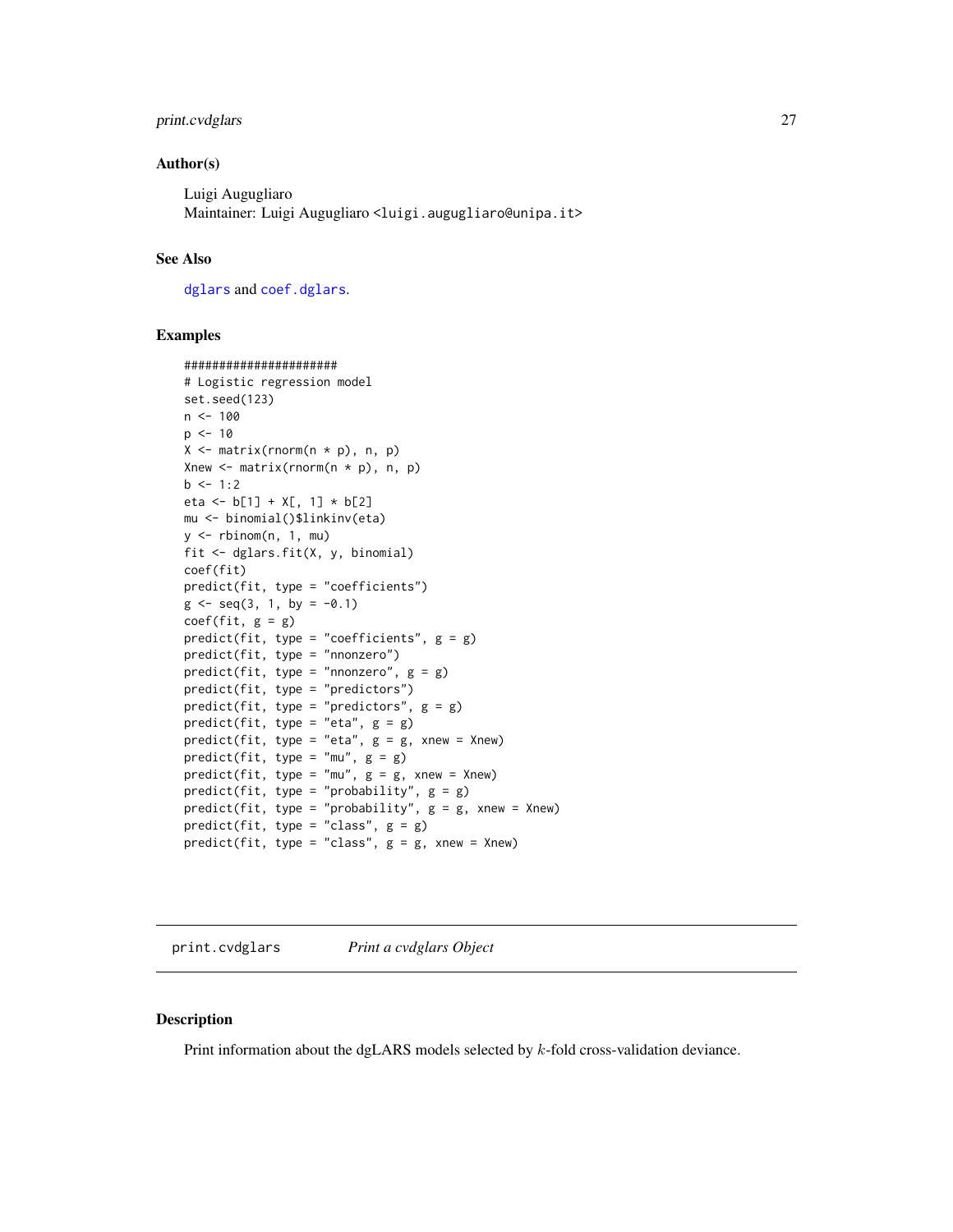```
## S3 method for class 'cvdglars'
print(x, digits = max(3, getOption("digits") - 3), ...)
```
# Arguments

| x                       | fitted dglars object           |
|-------------------------|--------------------------------|
| digits                  | significant digits in printout |
| $\cdot$ $\cdot$ $\cdot$ | additional print arguments     |

#### Details

The call that produced the object x is printed, followed by the estimate of the coefficients of the variables included in the active set. Such estimates are obtained using the whole data set while the optimal value of the tuning parameter is estimated by  $k$ -fold cross-validation deviance. The last part of the print gives information about the k-fold cross-validation deviance, the algorithm and the method used to compute the solution curve.

# Value

The vector of the estimates is silently returned.

# Author(s)

Luigi Augugliaro Maintainer: Luigi Augugliaro <luigi.augugliaro@unipa.it>

#### See Also

[cvdglars](#page-8-1) function.

#### Examples

```
######################
# Logistic regression model
set.seed(123)
n < - 100p \le -10X <- matrix(rnorm(n*p) ,n, p)
b \le -1:2eta <- b[1] + X[,1] * b[2]mu <- binomial()$linkinv(eta)
y \le - rbinom(n, 1, mu)fit <- cvdglars.fit(X, y, family = "binomial")
fit
```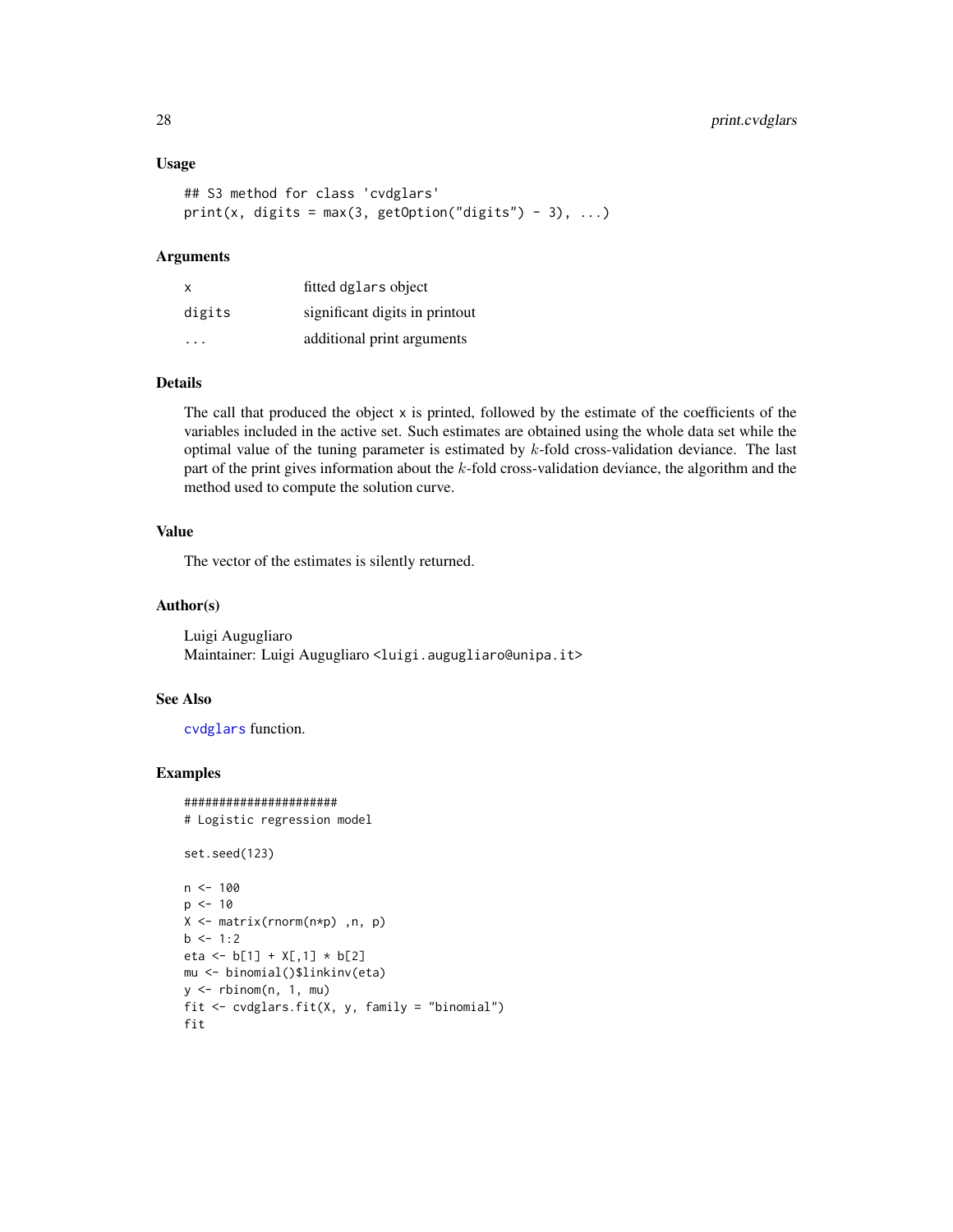<span id="page-28-1"></span><span id="page-28-0"></span>

#### Description

Print information about the sequence of models estimated by dgLARS method.

#### Usage

```
## S3 method for class 'dglars'
print(x, digits = max(3, getOption("digits") - 3), ...)
```
#### Arguments

| x                       | fitted dglars object           |
|-------------------------|--------------------------------|
| digits                  | significant digits in printout |
| $\cdot$ $\cdot$ $\cdot$ | additional print arguments     |

# Details

The call that produced the object x is printed, followed by a five-column data. frame with columns "Sequence", "g", "Dev", "%Dev" and "n. non zero". The column named "Sequence" gives information on how is changed the active set along the path. The column "g" shows the sequence of  $\gamma$  values used to compute the solution curve, while the columns "Dev" and "%Dev" show the corresponding deviance and the fraction of explained deviance, respectively. Finally the "n. non zero" column shows the number of nonzero coefficients. The last part gives information about the algorithm and the method used to compute the solution curve. The code about the convergence of the used algorithm is also showed.

# Value

The data.frame above is silently returned.

# Author(s)

Luigi Augugliaro Maintainer: Luigi Augugliaro <luigi.augugliaro@unipa.it>

#### See Also

[dglars](#page-12-1) function.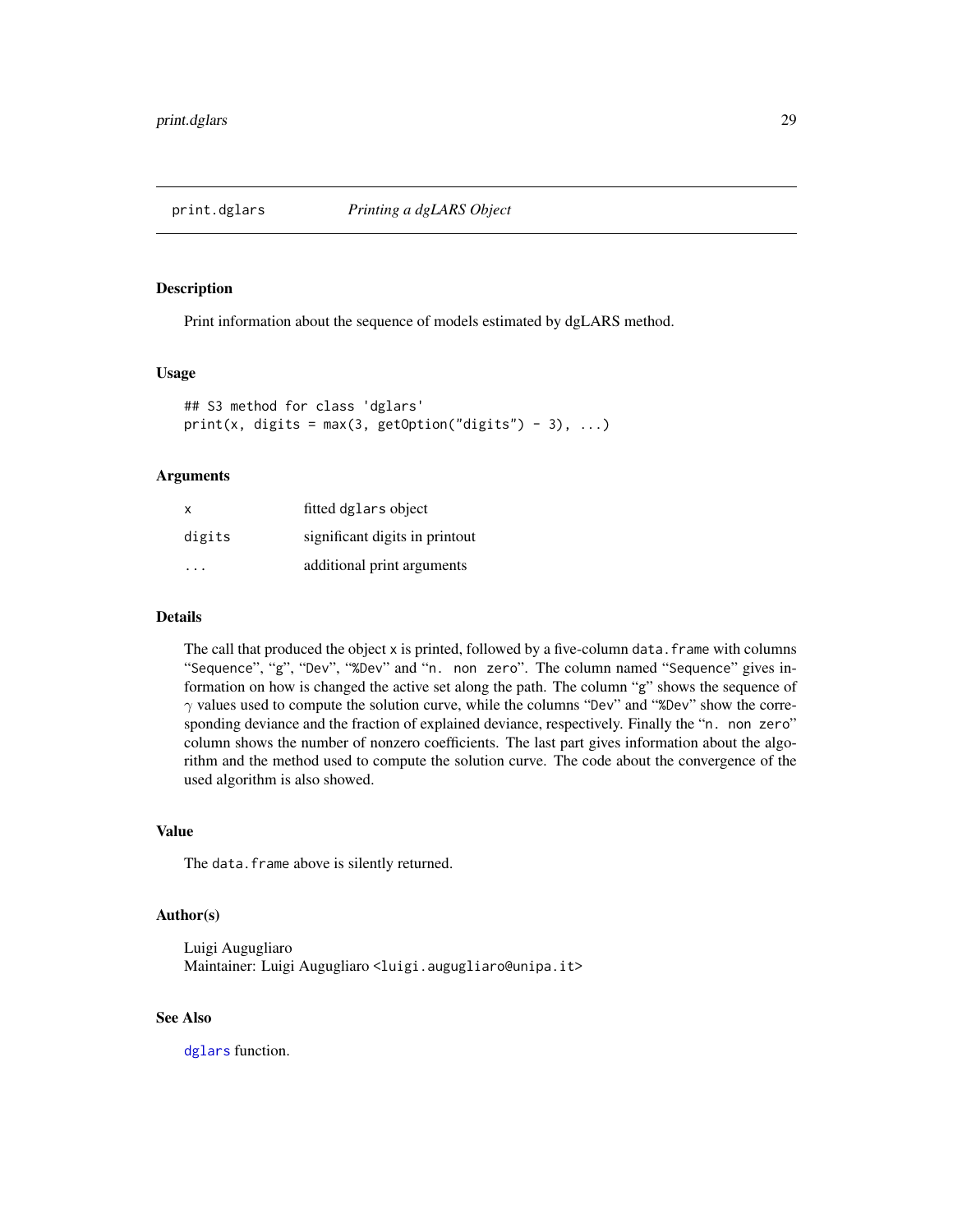# Examples

```
#############################
# y ~ Binomial
set.seed(123)
n < -100p \le -100X \leftarrow matrix(rnorm(n * p), n, p)eta <- 1 + 2 \times X[, 1]mu <- binomial()$linkinv(eta)
y \le - rbinom(n, 1, mu)
fit \leq dglars(y \sim X, family = binomial)
fit
# adaptive dglars method
b_wght <- coef(fit)$beta[, 20]
fit \leq dglars(y \sim X, family = binomial, b_wght = b_wght)
fit
# the first three coefficients are not penalized
fit \leq dglars(y \sim X, family = binomial, unpenalized = 1:3)
fit
# 'probit' link function
fit \leq dglars(y \sim X, family = binomial("probit"))
fit
```
<span id="page-29-1"></span>summary.dglars *Summaryzing dgLARS Fits*

# Description

Summary method for an object with class 'dglars'.

#### Usage

```
## S3 method for class 'dglars'
summary(object, type = c("AIC", "BIC"),
digits = max(3, getOption("digits") - 3), ...
```
# Arguments

| object   | fitted dglars object.                                                                                                                                                                                                                                                        |
|----------|------------------------------------------------------------------------------------------------------------------------------------------------------------------------------------------------------------------------------------------------------------------------------|
| type     | a description of the used measure of goodness-of-fit, <i>i.e.</i> , the Akaike Information<br>Criterion (type = "AIC") or the Bayesian Information Criterion (type = "BIC").<br>See below for the description of how to define more general measures of goodness-<br>of-fit. |
| digits   | significant digits in printout.                                                                                                                                                                                                                                              |
| $\cdots$ | additional arguments passed to "AIC.dglars" or "BIC.dglars". See below for<br>more details.                                                                                                                                                                                  |

<span id="page-29-0"></span>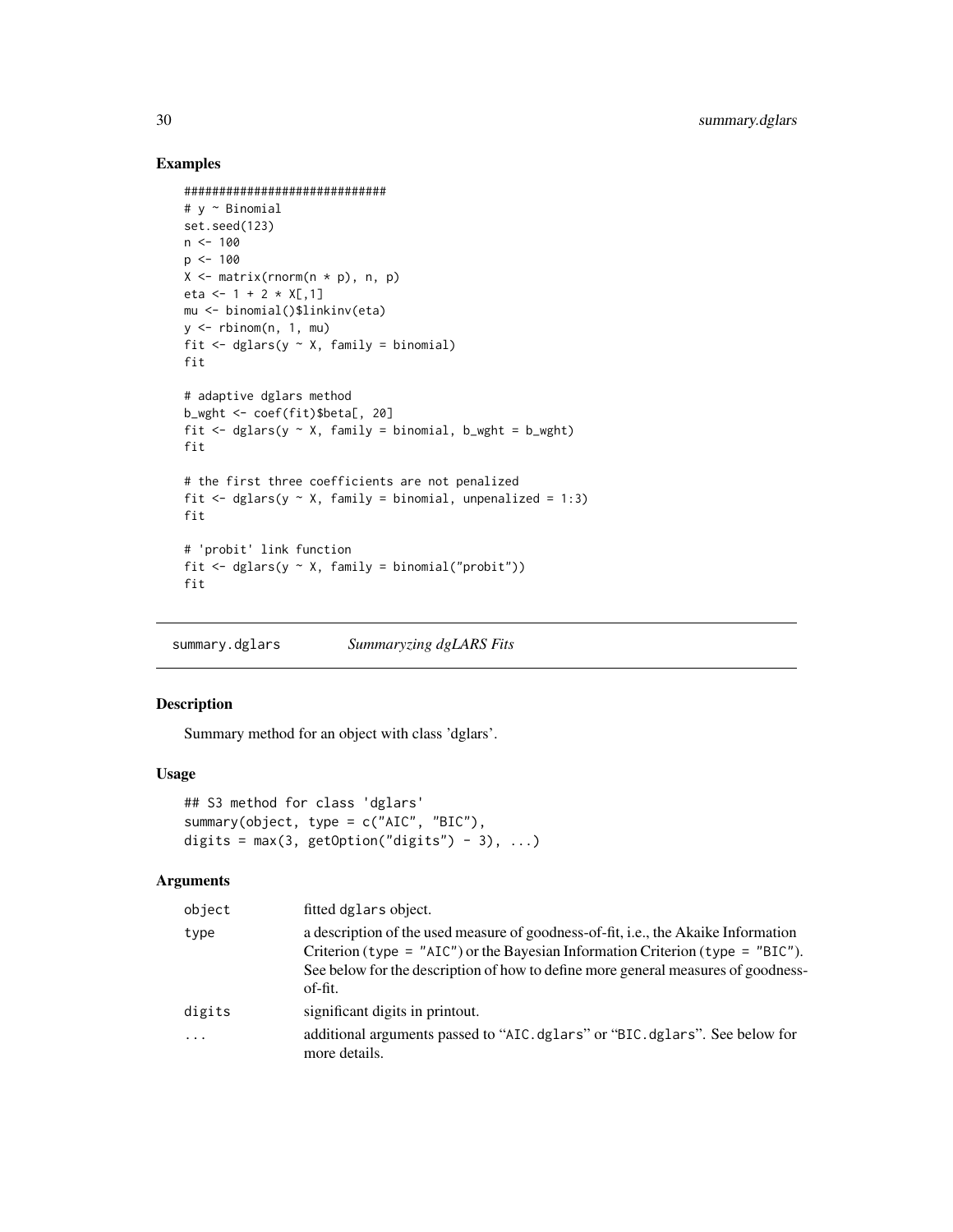#### <span id="page-30-0"></span>summary.dglars 31

#### Details

summary.dglars gives information about the sequence of models estimtaed by dgLARS method.

To select the best fitted model, summary method uses a measure of goodness-of-fit (GoF) defined as follows:

 $-2\log-1$ ikelihood + kcomp,

where "comp" represents the term used to measure the complexity of the fitted models, and  $k$  is the 'weight' of the complexity in the previous formula. This quantity is computed using the functions "AIC.dglars" or "BIC.dglars".

By default, summary.dglars function computes the AIC criterion, but the user can use "dots" to pass to the function AIC.dglars the additional arguments needed to compute a more general measure of goodness-of-fit, i.e, "g", "phi", "k" and "complexity" (see "[AIC.dglars](#page-2-1)" for the description of these arguments). Below we give some examples on how to use these additional arguments.

The output of the summary method is divided in two sections.

The first section shows the call that produced the object x followed by a data. frame. The column named "Sequence" gives information on how is changed the active set along the path. The column "g" shows the sequence of the  $\gamma$ -values used to compute the solution curve, while the column "%Dev" shows the the fraction of explained deviance. The remaining columns show the complexity measure, the used measure of goodness-of-fit and the corresponding ranking of the fitted models.

The second section shows the details of the selected model, i.e. family and link function used to specify the generalized linear model, the penalized estimate of the coefficient vector, the value of the tuning parameter, the null and residual deviance, and finaly the value of the used measure of goodness-of-fit. Information about the method and the algorithm used to compute the solution curve is also provided.

#### Value

summary.dglars function silently returns a named list with components:

| table       | a data. frame with the information about the sequence of model fitted by dglars<br>function;                 |
|-------------|--------------------------------------------------------------------------------------------------------------|
| formula.gof | if the model is specified by the formula in dglars, then the formula of the se-<br>lected model is reported; |
| b.gof       | the estimates of the coefficients of the selected model;                                                     |
| phi.gof     | the estimate of the dispersion parameter of the selected model;                                              |
| nulldev     | the null residual deviance;                                                                                  |
| resdev.gof  | the residual deviance of the selected model;                                                                 |
| type        | a description of the measure of goodness-of-fit used to select the model;                                    |
| k           | the 'weight' used to compute the measure of goodness-of-fit;                                                 |
| complexity  | a description of the method used to measure the complexity of the fitted models;                             |
| phi         | a description of the method used the estimate the dispersion parameter.                                      |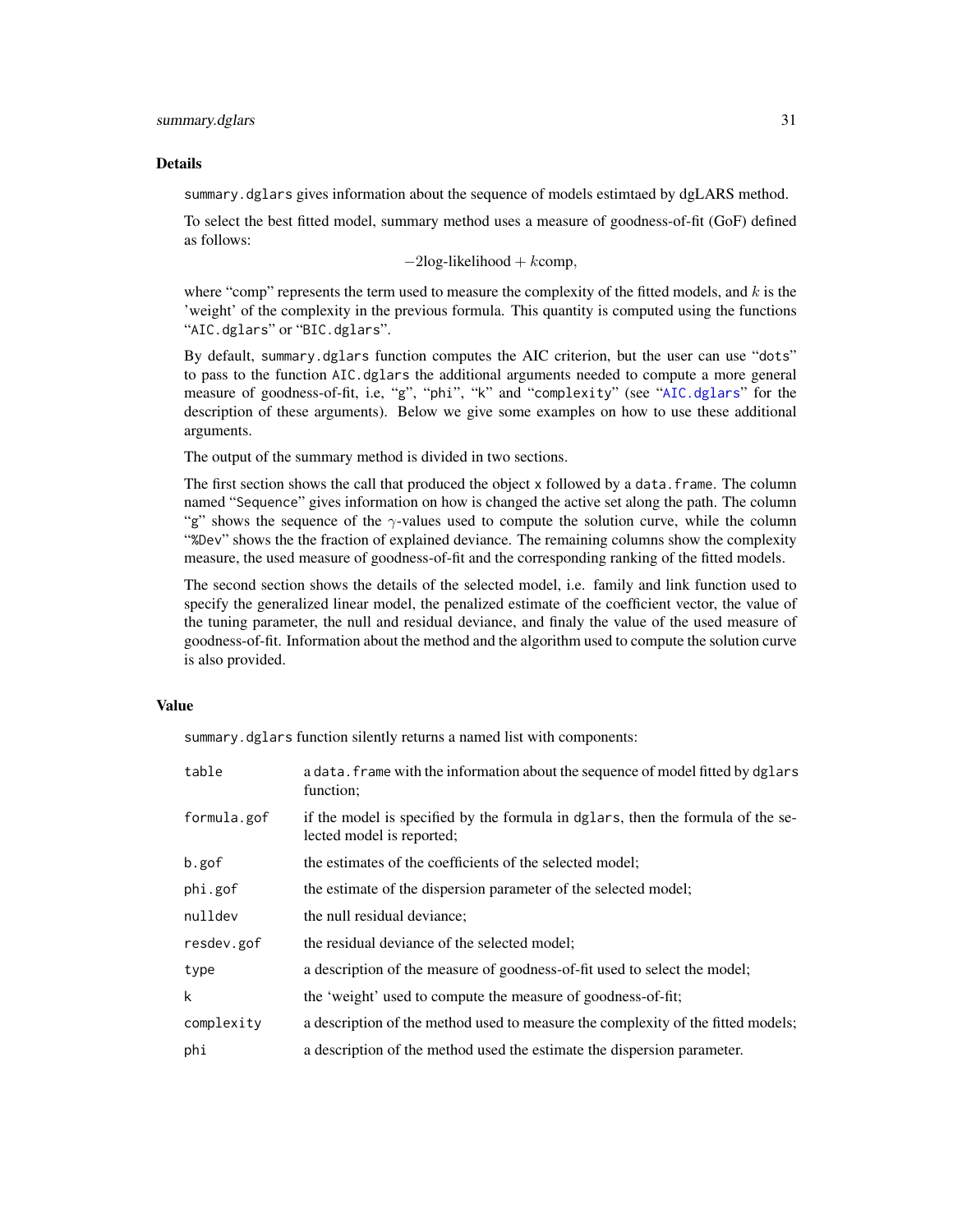# <span id="page-31-0"></span>Author(s)

Luigi Augugliaro and Hassan Pazira Maintainer: Luigi Augugliaro <luigi.augugliaro@unipa.it>

# See Also

[dglars](#page-12-1), [AIC.dglars](#page-2-1), [BIC.dglars](#page-2-2) and [gdf](#page-18-1) functions.

#### Examples

```
###########################
# Logistic regression model
set.seed(123)
n < - 100p \le -10X <- matrix(rnorm(n*p), n, p)
b \le -1:2eta <- b[1] + X[, 1] * b[2]
mu <- binomial()$linkinv(eta)
y \le - rbinom(n, 1, mu)fit \leq dglars(y \sim X, family = binomial)
summary(fit, type = "AIC")
```

```
summary(fit, type = "AIC", k = 0.1)
summary(fit, type = "AIC", complexity = "gdf")
summary(fit, type = "BIC", complexity = "df")
summary(fit, type = "BIC", complexity = "gdf")
```
#### ############################

summary(fit, phi = "mle")

```
# y ~ Gamma
n < - 100p <- 10
X \leftarrow matrix(abs(rnorm(n * p)), n, p)eta <- 1 + 2 \times X[, 1]mu <- drop(Gamma()$linkinv(eta))
shape <-0.5phi <-1 / shape
y \leq - \text{rgamma}(n, \text{scale} = mu / \text{shape}, \text{shape} = \text{shape})fit <- dglars(y ~ X, Gamma("log"))
summary(fit, phi = "pearson")
summary(fit, phi = "deviance")
```